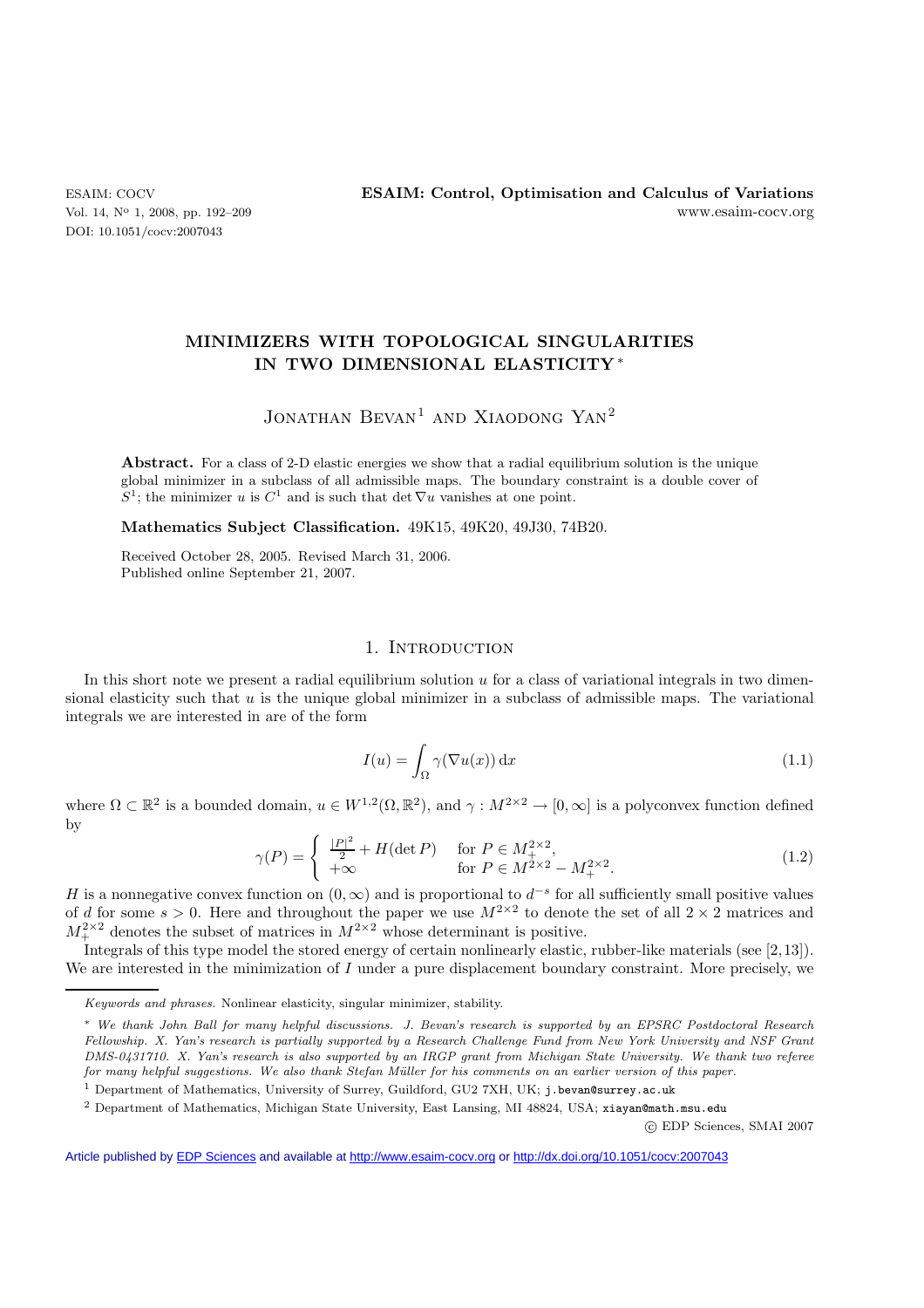minimize  $I(u)$  on the set

$$
\mathcal{A}_g = \{ u \in W^{1,2}(\Omega, \mathbb{R}^2) : \det \nabla u > 0 \text{ a.e. in } \Omega, u = g \text{ on } \partial \Omega \},
$$

where  $q$  is the double-covering map

$$
g(R, \theta) = (R, 2\theta)
$$

and  $\Omega$  is the unit ball in  $\mathbb{R}^2$ . Under suitable conditions concerning the quasiconvexity, differentiability and growth of  $\gamma$ , it can be shown [1,6] that there exists at least one minimizer in  $\mathcal{A}_g$  whenever  $\mathcal{A}_g$  is nonempty. In general, it is not known if a minimizer attains higher regularity or whether it is unique in  $\mathcal{A}_q$ .

Properties of minimizers are closely related to properties of stationary states. There are two types of stationary state associated with the energy I. Consider variations of the form  $u_{\epsilon}(x) = u(x) + \epsilon \phi(x)$  for  $\phi \in C_0^1(\Omega, \mathbb{R}^2)$ ; the first variation at  $\epsilon = 0$  formally gives the *Euler-Lagrange equations* corresponding to I

$$
\left(\frac{\partial \gamma}{\partial P_{\alpha}^{k}}(\nabla u)\right)_{x_{\alpha}} = 0 \qquad \text{in } \mathcal{D}'(\Omega)
$$
\n(1.3)

for  $k = 1, 2$ . A second class of variations are of the form  $u_{\epsilon}(x) = u(x + \epsilon \phi(x))$  for  $\phi \in C_0^1(\Omega, \mathbb{R}^2)$ ; the first variation at  $\epsilon = 0$  gives the *equilibrium equations* corresponding to I

$$
\left[ -\gamma(\nabla u) \cdot \delta^k_{\alpha} + u^i_{x_k} \cdot \frac{\partial \gamma}{\partial P^i_{\alpha}} (\nabla u) \right]_{x_{\alpha}} = 0 \text{ in } \mathcal{D}'(\Omega)
$$
\n(1.4)

for  $k = 1, 2$ .

Interesting work on the regularity and uniqueness of weak solutions to (1.3) and (1.4) can be found in [7, 8, 11, 20]. Due to the nonconvexity of I and the singular behaviour of  $\gamma(P)$  near det  $P = 0$  it is not known whether a minimizer (which necessarily satisfies (1.4)) satisfies (1.3). Conversely, it is quite difficult to determine when a weak solution of the equilibrium equations or Euler-Lagrange equations corresponding to an elastic energy functional is a local or global minimizer. Using ideas from the field theory of the calculus of variations, Sivaloganathan [15] developed a general technique for demonstrating the stability of  $C^2$  solutions of the equilibrium equations (equivalent to the Euler-Lagrange equations when the solution is  $C<sup>2</sup>$ ) for a large class of polyconvex functionals in finite elasticity. In a similar spirit, Zhang [21] later proved stability for any  $C<sup>1</sup>$  weak solution u of the Euler-Lagrange equations with det  $\nabla u(x) > 0$  everywhere. In this context stability means that u is a local minimizer in  $W^{1,p}$  with respect to variations  $u + \varphi$  where the support of  $\varphi$  is sufficiently small. The method employed in [15] and [21] is a direct argument based on the theory of the *Null Lagrangian* (see *e.g.* [2,5]). Another successful application of the method is by Zhang [22] who, for a pure boundary displacement problem in three dimensions with small boundary displacement from a stress-free state, shows that the smooth solution of the equilibrium equations given by the implicit function theorem is the unique global minimizer. The same argument also extends to boundary conditions which are small pertubations of a linear map. As Zhang remarks in [22], this seems to be the only situation in which the smoothness of the global minimizer has been proved. Special cases of this type can also be found in [14].

The stability of special discontinuous solutions to the equilibrium equations, such as those which exhibit the *cavitation* phenomenon studied by Ball [3], has attracted a lot of attention in the literature. For a class of isotropic stored energy functions of slow growth  $(p < n)$ , Ball analyzed the radial problem on the unit ball in  $\mathbb{R}^n$  ( $n \geq 3$ ) subject to the boundary constraint  $u_\lambda : x \mapsto \lambda x$ . He showed that there is a critial value  $\lambda_c$ such that for  $\lambda < \lambda_c$ ,  $u_\lambda$  is a global minimizer among all radial mappings, while for  $\lambda > \lambda_c$  the radial solution  $u(x) = r(|x|) \frac{x}{|x|}$  with  $r(0) > 0$  has lower energy and is a global minimizer among all radial mappings. Following Ball's work, a number of further results on cavitation were obtained (see the survey paper [10] and the references therein). Most work concentrated on the radial problem. A question which remains unanswered in this area is the following: are the cavitating solutions obtained by Ball and others global or local minimizers? Partial results can be found in [16–18]. In particular, for a large class of materials, cavitating minimizers are local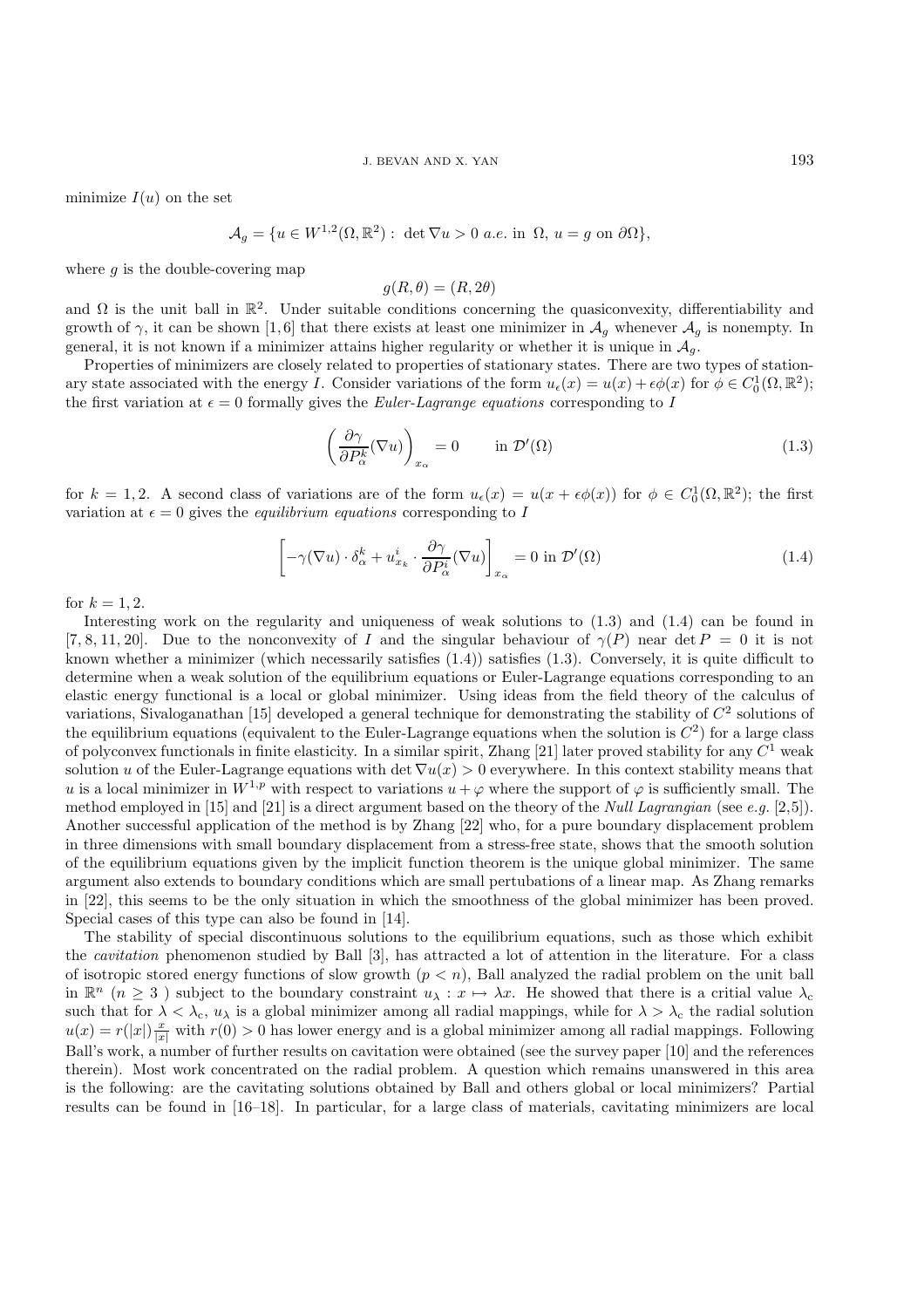minimizers with respect to small and continuous perturbations which are supported away from the cavity; and for a special stored energy functional

$$
\gamma(F) = a|F|^2 + b \det F \tag{1.5}
$$

 $(a > 0, b > 0)$ , Sivaloganathan [16] showed that the radial cavitating minimizer is indeed the global minimizer among deformations which only create a single hole at the centre of the ball. The proof, however, depends crucially on the special structure of the stored energy functional (1.5).

For two-dimensional models in the form of  $(1.1)$ ,  $(1.2)$ , cavitation never appears in weak solutions to the equilibrium equations with finite energy (see *e.g.* [19]). In fact, under linear boundary constraints a direct argument using Null Lagrangians shows that the linear map is the unique global minimizer. It is therefore interesting to look at stability problems for nonsmooth solutions to  $(1.3)$  or  $(1.4)$  subject to nonlinear boundary constraints.

In their study of the maximal smoothness of stationary solutions  $u$  for functionals of the form  $(1.1)$  and (1.2), Bauman, Owen and Phillips [8] proved that any  $C^{1,\alpha}$  solution to (1.4) is smooth and satisfies det  $\nabla u > 0$ everywhere in the domain. In particular, this implies the stability of any  $C^{1,\alpha}$  solution by the results of Sivalogonathan and Zhang [15,21]. In the same paper, Bauman *et al.* considered weak solutions to (1.4) subject to the double-covering boundary condition. They obtained a global minimizer  $u_0$  among all radial mappings having a certain double-twist structure which is also a weak solution of both (1.3) and (1.4). The solution  $u_0$  is  $C^1$  and it satisfies det  $\nabla u_0(x) > 0$  everywhere in the domain apart from the origin where det  $\nabla u_0(0) = 0$ . It then follows from Zhang's result [21] that  $u_0$  is stable subject to any perturbation with sufficiently small support away from the origin. It is not known, however, whether  $u_0$  is a local or a global minimizer in any class which strictly contains the class  $A_s$  of 'double-twist' maps that Bauman *et al.* considered in their original work (see  $(2.2)$ ) for the definition of  $A_s$ ). We remark that the properties of  $u_0$  described in [8] do not depend on its being a minimizer in  $A<sub>s</sub>$  but on its being a solution of the equilibrium equations (1.4). Thus a simple consequence of our Theorem 1 is that  $u_0$  is the unique solution of the equilibrium equations in the class  $A_s$  (see Corr. 1). The weaker conclusion that  $u_0$  is the unique minimizer in  $\mathcal{A}_s$  is a simple consequence of Theorem 1.

Our main purpose in this paper is to study the stability of the radial solution  $u_0$  constructed in [8] by Bauman, Owen and Phillips. We show that  $u_0$  is the unique global minimizer in a subclass  $A^-$  of all admissible maps. The subclass  $A^-$  is defined in (2.5); for the moment we note that it strictly includes all admissible maps with Fourier modes higher than or equal to 2. Although we focus on a particular case, our results are stronger than those of Sivaloganathan [15] and Zhang [21] in the sense that  $I(u_0 + \varphi) > I(u_0)$  for any admissible variation  $u_0 + \varphi \in \mathcal{A}^-$ ,  $\varphi \neq 0$ , regardless of the size of the support of  $\varphi$ .

The main ingredients in our proof are new estimates of det  $\nabla u_0$  near the origin, the special structure of det  $\nabla u_0$  which depends only on the radial direction, the fact that  $u_0$  satisfies the Euler-Lagrange equation (1.3), and a trick to rewrite det  $\nabla\varphi$  as Det $\nabla\varphi$  for smooth functions. It turns out that these estimates, together with an approximation argument based on the duality  $(\mathcal{H}^1)^* = BMO$  and a result of Coifman *et al.* [9], are sufficient to prove that  $u_0$  is indeed the unique global minimizer in  $\mathcal{A}^-$ .

We first briefly review some facts in Section 2 and in Section 3 we present the proof of our main results. In the last section we state some open problems for future work.

#### 2. Preliminaries

Let  $\mathbb{B}_1 \subset \mathbb{R}^2$  be the unit disk. We consider variational integrals of the form

$$
I(u) = \int_{\mathbb{B}_1} \gamma \left( \nabla u(x) \right) dx,
$$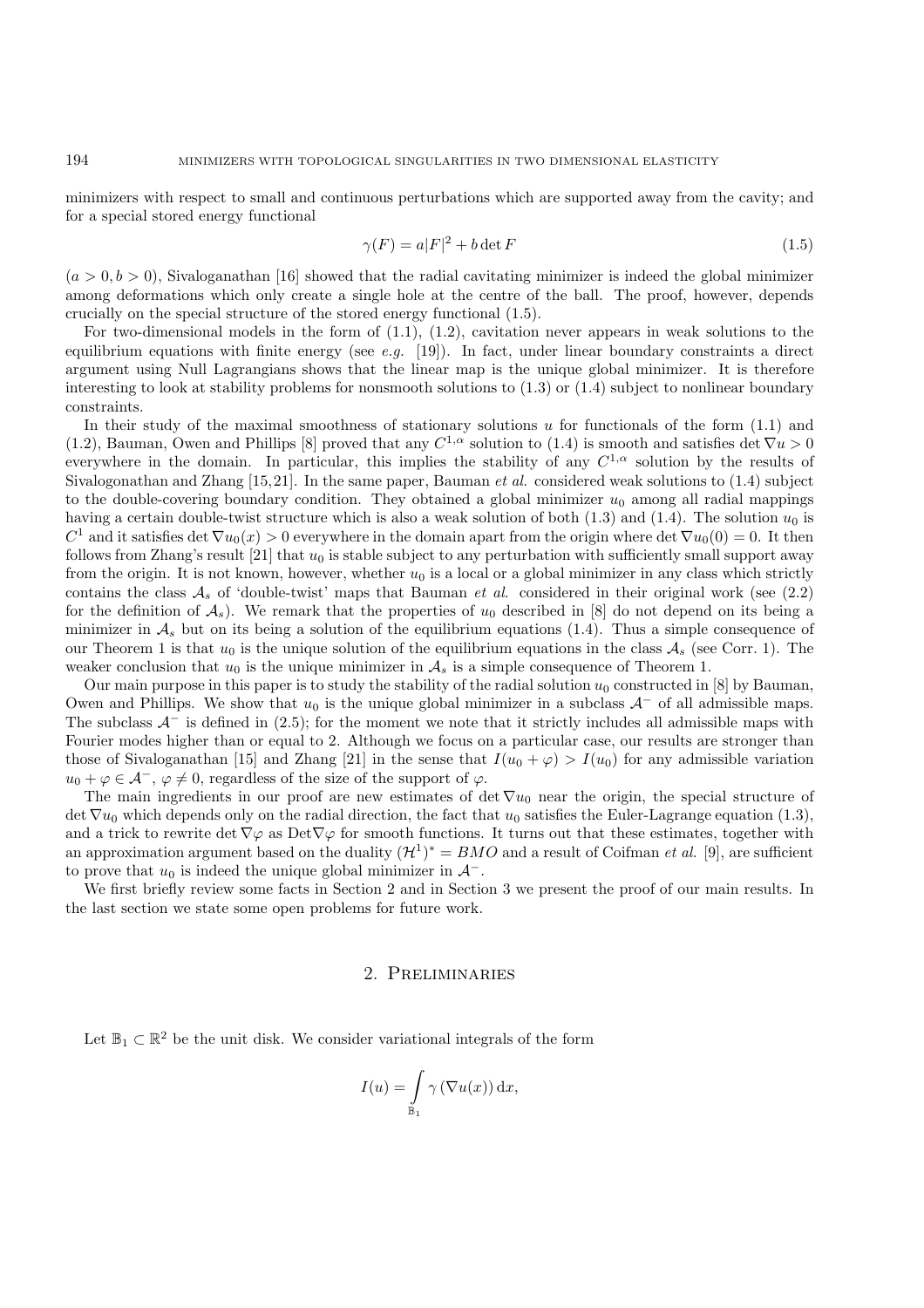where  $u \in W^{1,2}(\mathbb{B}_1,\mathbb{R}^2), \gamma : M^{2\times 2} \to [0,\infty]$  is defined by

$$
\gamma(P) = \begin{cases} \frac{|P|^2}{2} + H(\det P) & \text{for} \qquad P \in M_+^{2 \times 2} \\ +\infty & \text{for} \quad P \in M^{2 \times 2} - M_+^{2 \times 2} . \end{cases}
$$

Here  $H$  satisfies:

- (1) H is convex and  $H \geq 0$  on  $(0, \infty)$ .
- (2)  $H \in C^3((0,\infty))$  and for some positive constants s,  $c_1,c_2$ , and  $d_0$ ,

$$
c_1 t^{-s-k} \le (-1)^k \cdot \frac{d^k H(t)}{dt^k} \le c_2 t^{-s-k}
$$

for  $0 < t < d_0$  and  $k = 0, 1, 2$ .

- (3)  $H(t) = +\infty$  for  $t \leq 0$ .
- (4) For some real number  $\tau$  and positive constants  $c_3, c_4$  and  $d_1$ ,

$$
c_3 t^{\tau} \le \frac{\mathrm{d}^2 H(t)}{\mathrm{d}t^2} \le c_4 t^{\tau} \text{for } t \ge d_1.
$$

Let

$$
\mathcal{A} = \{ u \in W^{1,2}(\mathbb{B}_1, \mathbb{R}^2) : I(u) < +\infty, \ \det \nabla u > 0 \ \text{a.e. in } \mathbb{B}_1, u|_{\partial \mathbb{B}_1} = (1, 2\theta) \}.
$$

Consider the mapping  $v : \mathbb{B}_1 \to \mathbb{R}^2$  of the form

$$
v(x) = (s(R) \cdot \cos 2\theta, s(R) \cdot \sin 2\theta) \tag{2.1}
$$

with  $x = (R \cos \theta, R \sin \theta)$  and set

$$
\mathcal{A}_s = \{ v \in \mathcal{A} : v \text{ is of the form } (2.1) \text{ with } s(1) = 1 \}. \tag{2.2}
$$

Let  $u_0$  denote a minimizer in  $\mathcal{A}_s$ . Baumann, Owen and Phillips [8] proved that

$$
u_0: (R, \theta) \to (r(R), 2\theta)
$$

where  $r$  satisfies the following properties:

- (i)  $r \in C^1([0,1]) \cap C^3((0,1])$ ;
- (ii)  $r(0) = 0$  and  $r(1) = 1$ ;
- (iii)  $r'(R) > 0$  for  $0 < R < 1$  and  $r'(0) = 0$ ;
- (iv)  $r(R)$  satisfies in  $\mathcal{D}'((0,1))$

$$
\left(\frac{(r'(R))^{2}}{2} + f\left(2\frac{r'(R) \cdot r(R)}{R}\right)\right)' = 4\frac{r'(R) \cdot r(R)}{R^{2}} - \frac{(r'(R))^{2}}{R},
$$

where  $f(d) = dH'(d) - H(d)$ .

(v) There exists  $\delta_0 > 0$  such that  $d = d(R)$  is monotone on  $(0, \delta_0)$ . Moreover, on  $(0, \delta_0)$ ,  $d'(R) \geq 0$  and  $0 < 4 - 2\sqrt{3} \le \frac{R \cdot r'(R)}{r} \le 4 + 2\sqrt{3}, \lim_{R \to 0^+} d(R) = 0.$  Here,

$$
d(R) := \det \nabla u_0 = 2 \frac{r'(R) \cdot r(R)}{R} \cdot
$$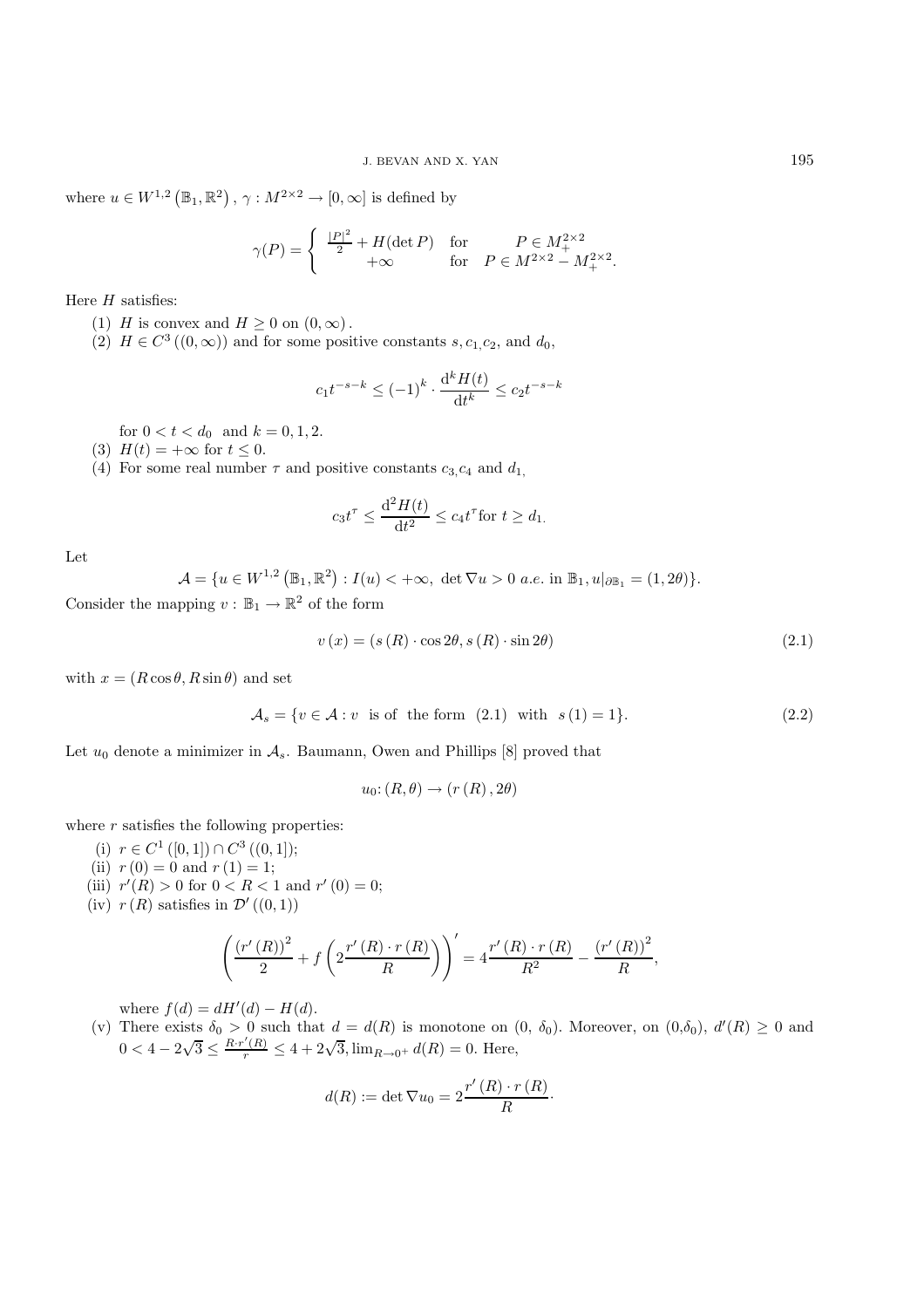(vi)  $u_0$  satisfies the equilibrium equation and the Euler-Lagrange equation in  $\mathcal{D}'(\mathbb{B}_1)$ , *i.e.* both

$$
\left[ -\gamma(\nabla u) \cdot \delta^k_{\alpha} + u^i_{x_k} \cdot \frac{\partial \gamma}{\partial P^i_{\alpha}} (\nabla u) \right]_{x_{\alpha}} = 0, \text{ and}
$$
\n(2.3)

$$
\left(\frac{\partial \gamma}{\partial P_{\alpha}^{k}}(\nabla u_{\mathbf{o}})\right)_{x_{\alpha}} = 0
$$
\n(2.4)

hold in  $\mathcal{D}'(\mathbb{B}_1)$  for  $k = 1, 2$ .

In the next section we show that  $u_0$  is the unique global minimizer in a subclass of  $A$ . We write the map  $v \in \mathcal{A}$  as  $v = u_0 + \phi$ , where

$$
\phi=(\phi_1,\phi_2)\in W^{1,2}_0(\mathbb{B}_1,\mathbb{R}^2)
$$

with

$$
\phi_1(R,\theta) = a_0(R) + a_1(R)\cos\theta + b_1(R)\sin\theta + \sum_{n\geq 2}^{\infty} (a_n(R)\cos n\theta + b_n(R)\sin n\theta)
$$
  

$$
\phi_2(R,\theta) = c_0(R) + c_1(R)\cos\theta + d_1(R)\sin\theta + \sum_{n\geq 2}^{\infty} (c_n(R)\cos n\theta + d_n(R)\sin n\theta).
$$

We shall concentrate on the following subset of  $A$ :

$$
\mathcal{A}^- = \left\{ v \in \mathcal{A} : \int_0^1 H''(d(R))d'(R)(a_1(R)d_1(R) - c_1(R)b_1(R)) \mathrm{d}R \le 0 \right\}.
$$
 (2.5)

The integral in  $(2.5)$  is well-defined in spite of the singular behaviour of the function H near the origin: this is a consequence of Lemmas 2 and 3 which follow in the next section. We are now in a position to state the main result of this paper.

**Theorem 1.** *The Bauman-Owen-Phillips map*  $u_0$  *is the unique global minimizer of* I *in*  $A^-$ *.* 

#### 3. Proof of main results

We prove Theorem 1 in several steps. First we prove the following growth estimates on  $d(R)$  near  $R = 0$ .

**Lemma 1.** *With* r*,* d *and* H *as above,*

(i) 
$$
\lim_{R \to 0^+} \frac{r'(R)R}{r(R)} = 1;
$$
  
\n(ii)  $\lim_{R \to 0^+} RH''(d)d'(R) = \frac{3}{2};$   
\n(iii)  $\lim_{R \to 0^+} \frac{H'(d(R))}{\ln R} = \frac{3}{2}.$ 

*Proof.* Recall that  $r \in C^1([0,1]) \cap C^3((0,1])$  and satisfies in  $\mathcal{D}'((0,1))$ 

$$
\left(\frac{\left[r'(R)\right]^{2}}{2} + f\left(2\frac{r'(R) \cdot r(R)}{R}\right)\right)' = 4\frac{r'(R) \cdot r(R)}{R^{2}} - \frac{\left[r'(R)\right]^{2}}{R},
$$

that is,

$$
r'\left(r'' + \frac{r'}{R} - 4\frac{r}{R^2}\right) + f'(d)d' = 0 \text{ for } R \in (0,1).
$$
 (3.1)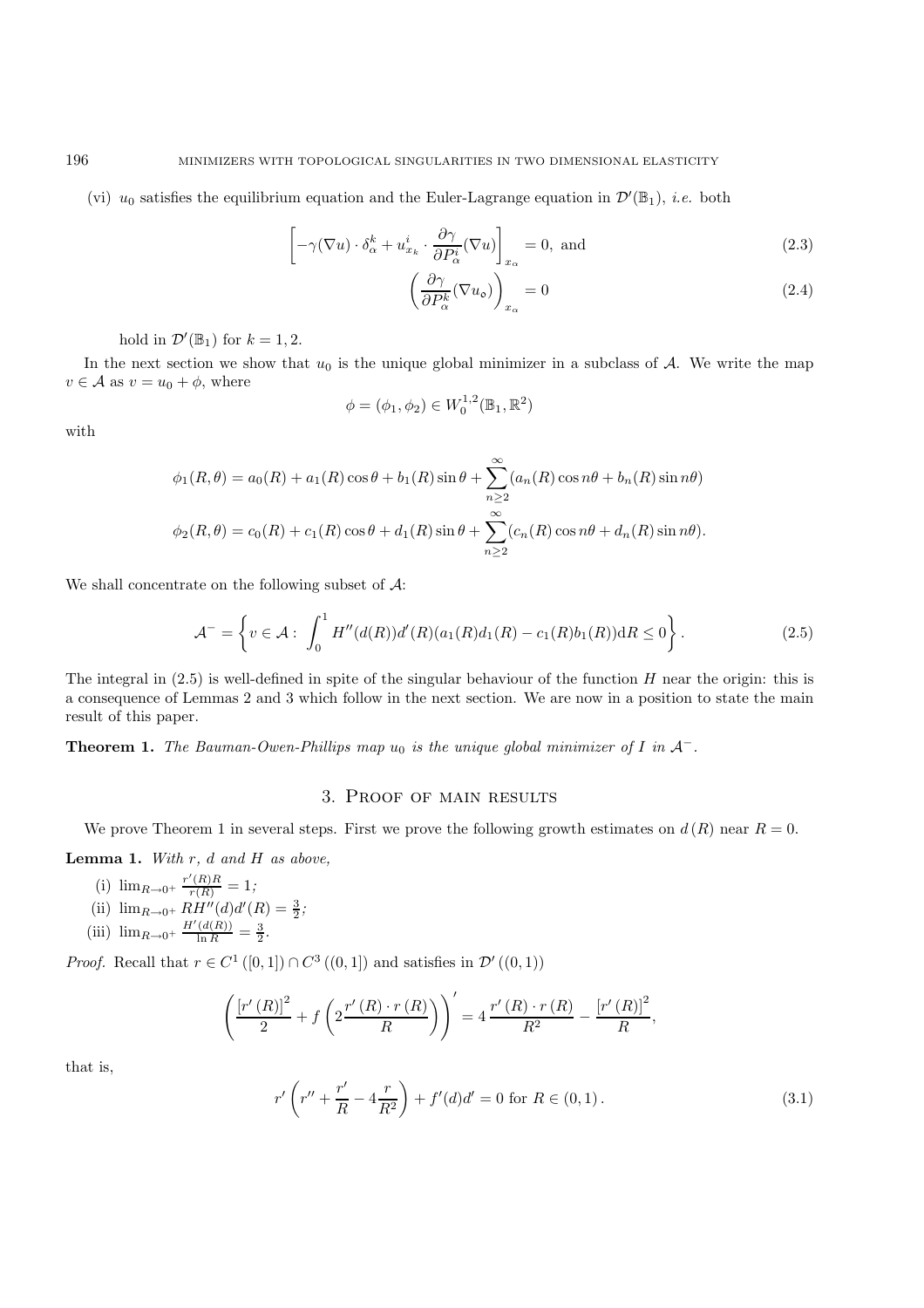From assumption (2) on H and (v), we have  $f'(d) = dH''(d) > 0$  and  $d'(R) \ge 0$  on  $(0, \delta_0)$ , therefore equation (3.1) implies

$$
r'\left(r'' + \frac{r'}{R} - 4\frac{r}{R^2}\right) \le 0 \quad \text{for} \quad 0 < R < \delta_0,
$$
\n
$$
d'(R) = 2\left(\frac{r''r}{R} + \frac{r'^2}{R} - \frac{r'r}{R^2}\right) \ge 0 \quad \text{for} \quad 0 < R < \delta_0.
$$
\n(3.2)

Now (3.2) can be rewritten as

$$
r''R + r' - 4\frac{r}{R} \le 0 \quad \text{for} \quad 0 < R < \delta_0,
$$
\n
$$
r''R + \frac{r'^2R}{r} - r' \ge 0 \quad \text{for} \quad 0 < R < \delta_0.
$$
\n(3.3)

Letting  $R \to 0^+$  in (3.3) and taking into account that  $r'(R) \to 0$  and  $r'(R)$  is proportional to  $\frac{r(R)}{R}$  we conclude from (3.3) that

$$
r''(R)R \to 0. \tag{3.4}
$$

On the other hand, (3.1) can be rewritten as

$$
r'\left(r'' + \frac{r'}{R} - 4\frac{r}{R^2}\right) + 2\,dH''(d)\left(\frac{r''r}{R} + \frac{r'^2}{R} - \frac{r'r}{R^2}\right) = 0.\tag{3.5}
$$

Substituting  $(3.4)$  into  $(3.5)$  we have

$$
dH''(d)R\left(\frac{r''r}{R} + \frac{r'^2}{R} - \frac{r'r}{R^2}\right) \to 0 \text{ as } R \to 0^+.
$$

In particular, this implies

$$
\frac{1}{2}d^2H''(d)\left(\frac{r''R}{r'} + \frac{r'R}{r} - 1\right) \to 0 \text{ as } R \to 0^+.
$$
 (3.6)

Assumption  $(2)$  on  $H$  and  $(3.6)$  imply that

$$
\frac{r''R}{r'} + \frac{r'R}{r} - 1 \to 0 \text{ as } R \to 0^+,
$$
\n(3.7)

which is equivalent to

$$
\frac{r''r + r'^2}{\frac{r'r}{R}} \to 1 \quad \text{as} \quad R \to 0^+.
$$
\n
$$
(3.8)
$$

By l'Hôpital's Rule,  $(3.8)$  implies

$$
\frac{r'r}{\int_0^R \frac{r'(s)r(s)}{s}ds} \to 1 \quad \text{as} \quad R \to 0^+.
$$
\n(3.9)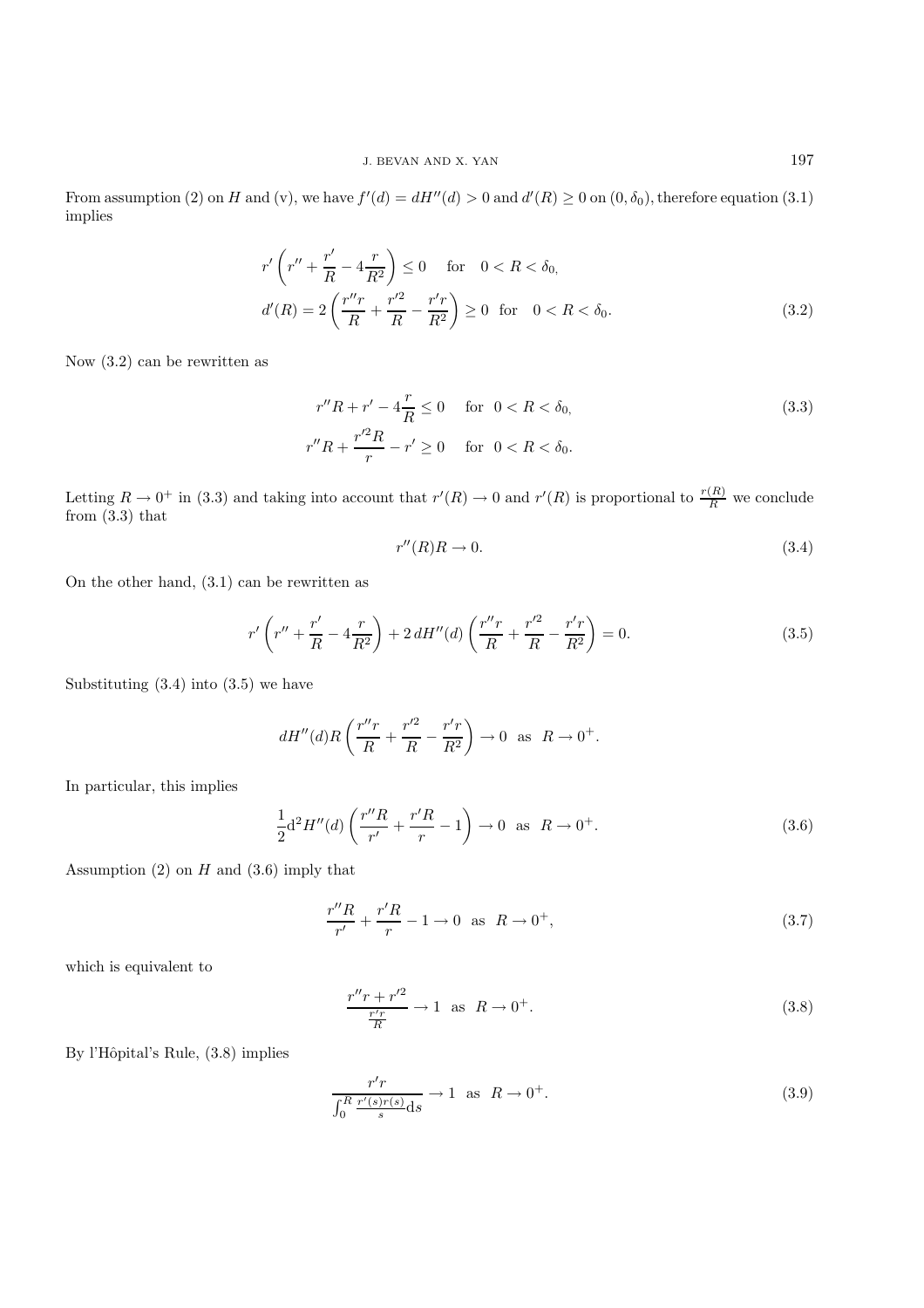Applying l'Hôpital's Rule and  $(3.9)$  repeatedly we get

$$
\lim_{R \to 0^{+}} \frac{r'R}{r} = \lim_{R \to 0^{+}} \frac{r'rR}{r^2}
$$
\n
$$
= \lim_{R \to 0^{+}} \frac{R \int_0^R \frac{r'(s)r(s)}{s} ds}{r^2} \lim_{R \to 0^{+}} \frac{r'r}{\int_0^R \frac{r'(s)r(s)}{s} ds}
$$
\n
$$
= \lim_{R \to 0^{+}} \frac{\int_0^R \frac{r'(s)r(s)}{s} ds + rr'}{2rr'}
$$
\n
$$
= 1,
$$
\n(3.10)

proving part (i) of the lemma. To prove parts (ii) and (iii) note that (3.7) and (3.10) together imply

$$
\frac{r''R}{r'} \to 0 \quad \text{as} \quad R \to 0^+.
$$
\n
$$
(3.11)
$$

Rewriting (3.5) in the form

 $\frac{r''R}{r'} + 1 - 4\frac{r}{Rr'} + \frac{R}{r'^2}dH''(d)d' = 0$  (3.12)

and using the limits computed in (3.10) and (3.11) above we obtain

$$
\frac{R}{r'^2}dH''(d)d' \to 3 \text{ as } R \to 0^+.
$$

Therefore

$$
\lim_{R \to 0^+} RH''(d)d' = \lim_{R \to 0^+} \frac{R}{r'^2} dH''(d)d' \lim_{R \to 0^+} \frac{r'^2}{d}
$$

$$
= \frac{3}{2},\tag{3.13}
$$

and hence (ii) follows. Part (iii) follows from (ii) and l'Hôpital's Rule.  $\square$ 

From the growth estimate (iii) above and the fact that  $u_0$  is  $C^1(\mathbb{B}_1)$ ,  $r'(R) > 0$  for  $0 < R < 1$  and  $r'(0) = 0$ , we can easily conclude that  $\frac{\partial \gamma(\nabla u_0)}{\partial P} \in L^2(\mathbb{B}_1)$ . It then follows from (2.4) through an approximation argument that  $u_0$  is a weak solution of the Euler-Lagrange equation in the sense that

$$
\int_{\mathbb{B}_1} \frac{\partial \gamma(\nabla u_0)}{\partial P_\alpha^k} \cdot \psi_{x_\alpha}^k dx = 0 \n\qquad \text{for all } \psi \text{ in } W_0^{1,2}(\mathbb{B}_1, \mathbb{R}^2). \n\tag{3.14}
$$

**Lemma 2.** *With d as above we have*  $d'(R) > 0$  *for*  $R \in (0,1)$ *.* 

*Proof.* We first show d' can never vanish on  $(0,1)$ . Suppose for a contradiction that there existed  $R_0 \in (0,1)$ such that  $d'(R_0) = 0$ . Then we must have

$$
d'(R_0) = \frac{2r(R_0)r''(R_0)}{R_0} + 2\frac{(r'(R_0))^2}{R_0} - \frac{2r(R_0)r'(R_0)}{R_0^2} = 0.
$$
\n(3.15)

On the other hand, since  $u_0 = (r \cos 2\theta, r \sin 2\theta)$  satisfies the Euler-Lagrange equation with  $r \in C^3((0, 1])$ , we have for  $R \in (0, 1)$ ,

$$
r'r'' + dH''(d)d' - \frac{4rr'}{R^2} + \frac{r'^2}{R} = 0.
$$
\n(3.16)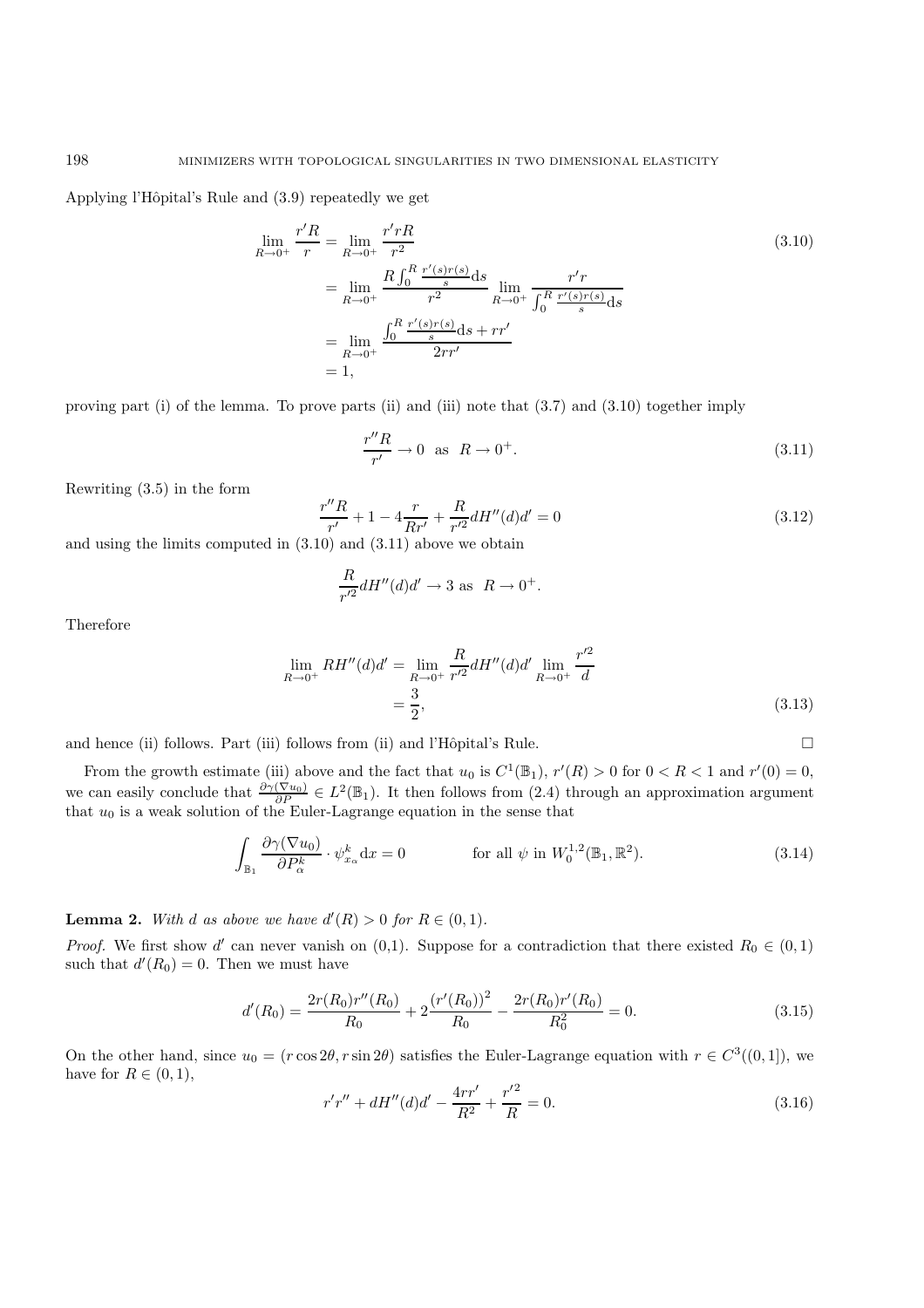Since  $r'(R) > 0$  in  $(0, 1)$ ,  $(3.15)$  can be rewritten as

$$
\frac{R_0 r''(R_0)}{r'(R_0)} + \frac{R_0 r'(R_0)}{r(R_0)} - 1 = 0,
$$
\n(3.17)

while  $d'(R_0) = 0$  in  $(3.16)$  gives

$$
\frac{R_0^2 r''(R_0)}{r(R_0)} + \frac{R_0 r'(R_0)}{r(R_0)} - 4 = 0.
$$
\n(3.18)

Subtracting (3.17) from (3.18) gives

$$
\frac{R_0^2 r''(R_0)}{r(R_0)} > \frac{R_0 r''(R_0)}{r'(R_0)},
$$
\n(3.19)

which, if  $r''(R_0) > 0$ , (3.19) implies

$$
\frac{R_0}{r(R_0)} > \frac{1}{r'(R_0)},
$$

contradicting (3.17). If on the other hand  $r''(R_0) < 0$  then (3.19) implies

$$
\frac{R_0}{r(R_0)} < \frac{1}{r'(R_0)},
$$

which also contradicts  $(3.17)$ . Thus  $d'(R)$  never changes sign in  $(0,1)$ . From [8], Lemma 3.7 and Corollary 3.8, we know  $d \in C^2((0,1))$  and

$$
d'(R) > 0 \text{ near } R = 0,
$$

so that we must have  $d'(R) > 0$  on  $(0,1)$ .

Assumption (1) on H and Lemma 2 implies  $g(R) := RH''(d(R))d'(R) \geq 0$  on (0,1). In the next lemma we prove an upper bound on  $q(R)$ .

**Lemma 3.** *With* g as above we have  $g(R) \leq 2$  on  $(0, 1]$ .

*Proof.* By the Euler-Lagrange equation  $(3.1)$ ,  $g(R)$  may be written as

$$
g(R) = 2 - \frac{Rr'}{2r} - \frac{R^2r''}{2r}
$$
\n(3.20)

for each  $0 < R \leq 1$ . The function g can be made right-continuous at 0 by removing the singularity and defining  $g(0) := \frac{3}{2}$ , the limit  $\lim_{R\to 0^+} g(R)$  having already been computed in (3.13). Thus  $g(R) < 2$  if R is sufficiently small. Moreover, since g is left-continuous at 1 we need only show that  $g(R) < 2$  for each  $R \in (0, 1)$ . We now fix  $R_1$  in  $(0, 1)$  and show that  $g(R_1) < 2$ . There are two cases according to whether  $r''(R_1) \geq 0$  or  $r''(R_1) < 0$ .

Case I:  $r''(R_1) \geq 0$ . By equation (3.20) and the fact that  $r'(R) > 0$  on (0,1) we immediately have  $g(R_1) < 2$ .

Case II:  $r''(R_1) < 0$ . We claim that there exists  $R_0 < R_1$  such that  $r''(R_0) = 0$ , for otherwise  $r''(s) < 0$  for all  $s \in (0, R_1)$  which implies in particular that  $r'(R_1) < 0$ , a contradiction. Let  $R_0 = \max\{R \in (0, R_1]: r''(R) = 0\}$ . The preceding argument shows that  $R_0 > 0$  and that r'' is strictly negative on the interval  $(R_0, R_1)$ . Lemma 2 tells us that  $d'(R) > 0$  on  $(0, 1)$ , that is,

$$
\frac{r''(R)R}{r'(R)} + \frac{r'(R)R}{r(R)} - 1 > 0.
$$
\n(3.21)

Hence

$$
\frac{r'(R)R}{r(R)} > 1 \text{ on } (R_0, R_1),\tag{3.22}
$$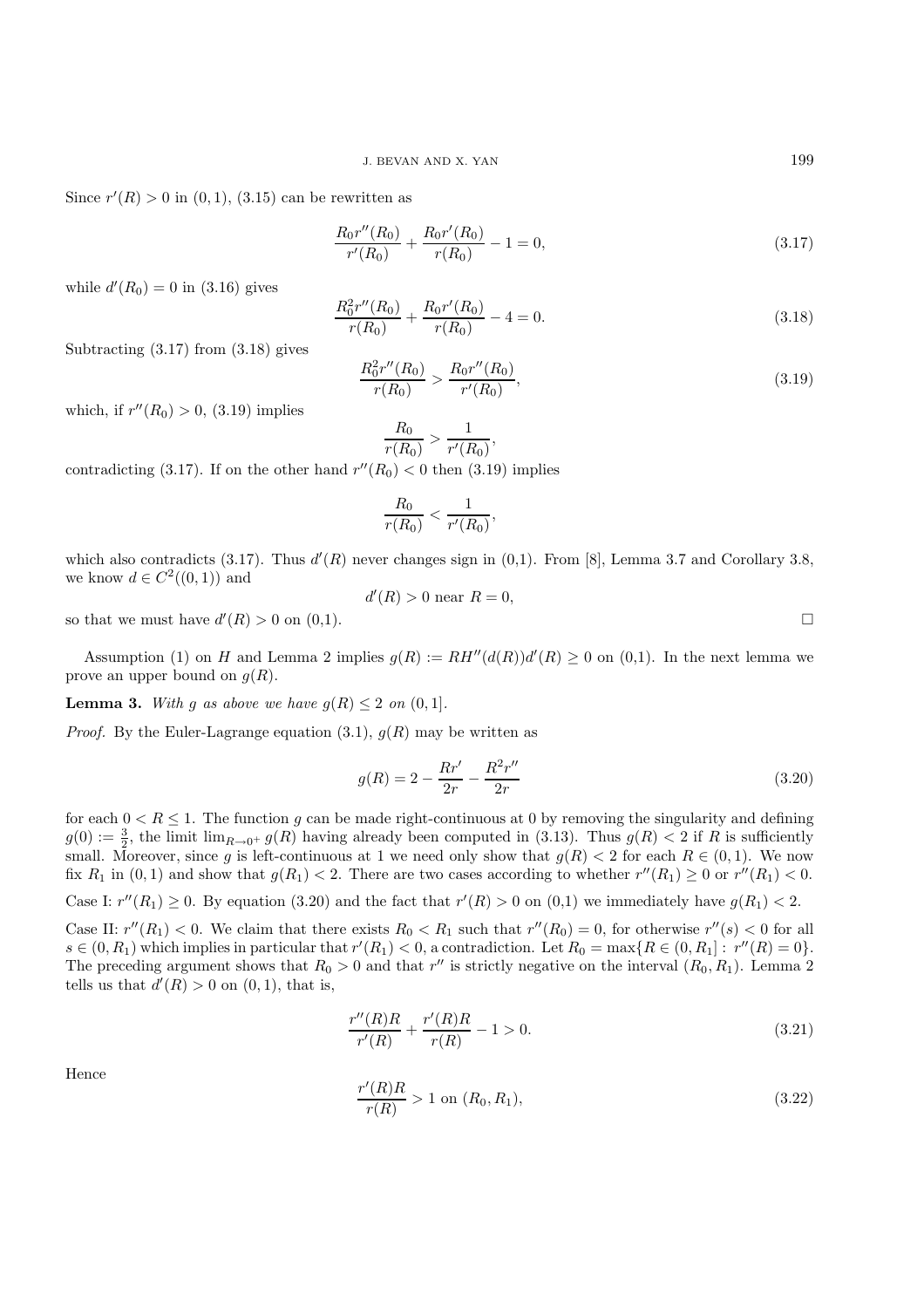the inequality being strict because  $\frac{r''(R)R}{r'(R)} < 0$  on  $(R_0, R_1)$ . Let  $h(R) = \frac{r'(R)R}{r(R)}$  for  $R > 0$ . We have

$$
h'(R) = \frac{r'}{r} \left( \frac{Rr''}{r'} + 1 - h(R) \right),
$$
\n(3.23)

which in view of  $(3.22)$  and  $r''|_{(R_0,R_1)} < 0$  gives  $h'(R) < 0$  for  $R_0 < R < R_1$ . Hence  $h(R_0) > 1$ , since otherwise for any  $R \in (R_0, R_1)$  we would have  $h(R) < h(R_0) \leq 1$ , contradicting (3.22). By part (i) of Lemma 1 we know  $\lim_{R\to 0^+} h(R) = 1$ , which, since  $h(R_0) > 1$  and  $h' |_{(R_0,R_1)} < 0$ , means that h has a maximum point at some  $c \in (0, R_1)$ . In particular we have  $h(R) \leq h(c)$  for all  $0 < R < R_1$ . Since  $h'(c) = 0$ , we have

$$
cr''(c) = r'(c)(h(c) - 1),
$$

and hence from (3.20)

$$
g(c) = 2 - \frac{h(c)}{2} - \frac{h(c)}{2}(h(c) - 1)
$$

$$
= 2 - \frac{(h(c))^2}{2}.
$$

Since  $g(R) > 0$  on  $(0, 1)$  it follows that  $h(c) \leq 2$ . Evaluating g at  $R_1$  and using  $(3.21)$  we have

$$
g(R_1) = 2 - \frac{h(R_1)}{2} - \frac{R_1}{2r(R_1)} R_1 r''(R_1)
$$
  
\n
$$
\leq 2 - \frac{h(R_1)}{2} + \frac{R_1}{2r(R_1)} (h(R_1) - 1)r'(R_1)
$$
  
\n
$$
= 2 - h(R_1) + \frac{h^2(R_1)}{2}
$$
  
\n
$$
< 2,
$$

where the last inequality follows from  $h(R_1) < h(c) \leq 2$ . This finishes the proof of the lemma.

The groundwork for the proof of Theorem 1 is almost complete. It remains for us to compare the energies of  $u_0$  and  $u_0 + \varphi \in \mathcal{A}^-$ . Since H is a convex function we have

$$
\gamma (\nabla u_0 + \nabla \varphi) = \frac{1}{2} |\nabla u_0 + \nabla \varphi|^2 + H (\det (\nabla u_0 + \nabla \varphi))
$$
  
\n
$$
\geq \frac{1}{2} |\nabla u_0|^2 + \nabla u_0 \cdot \nabla \varphi + \frac{1}{2} |\nabla \varphi|^2 + H (\det \nabla u_0)
$$
  
\n
$$
+ H' (\det \nabla u_0) (\det (\nabla u_0 + \nabla \varphi) - \det \nabla u_0).
$$

This, together with the fact that  $u_0$  is a weak solution of  $(3.14)$  implies that

$$
I(u_0 + \varphi) \ge I(u_0) + J(u_0, \varphi),
$$

where

$$
J(u_0, \varphi) = \int_{\mathbb{B}_1} \frac{1}{2} |\nabla \varphi|^2 + H'(\det \nabla u_0) \det \nabla \varphi \, dx.
$$

The force of Proposition 1 below is that

$$
J\left(u_{0},\varphi\right)\geq0
$$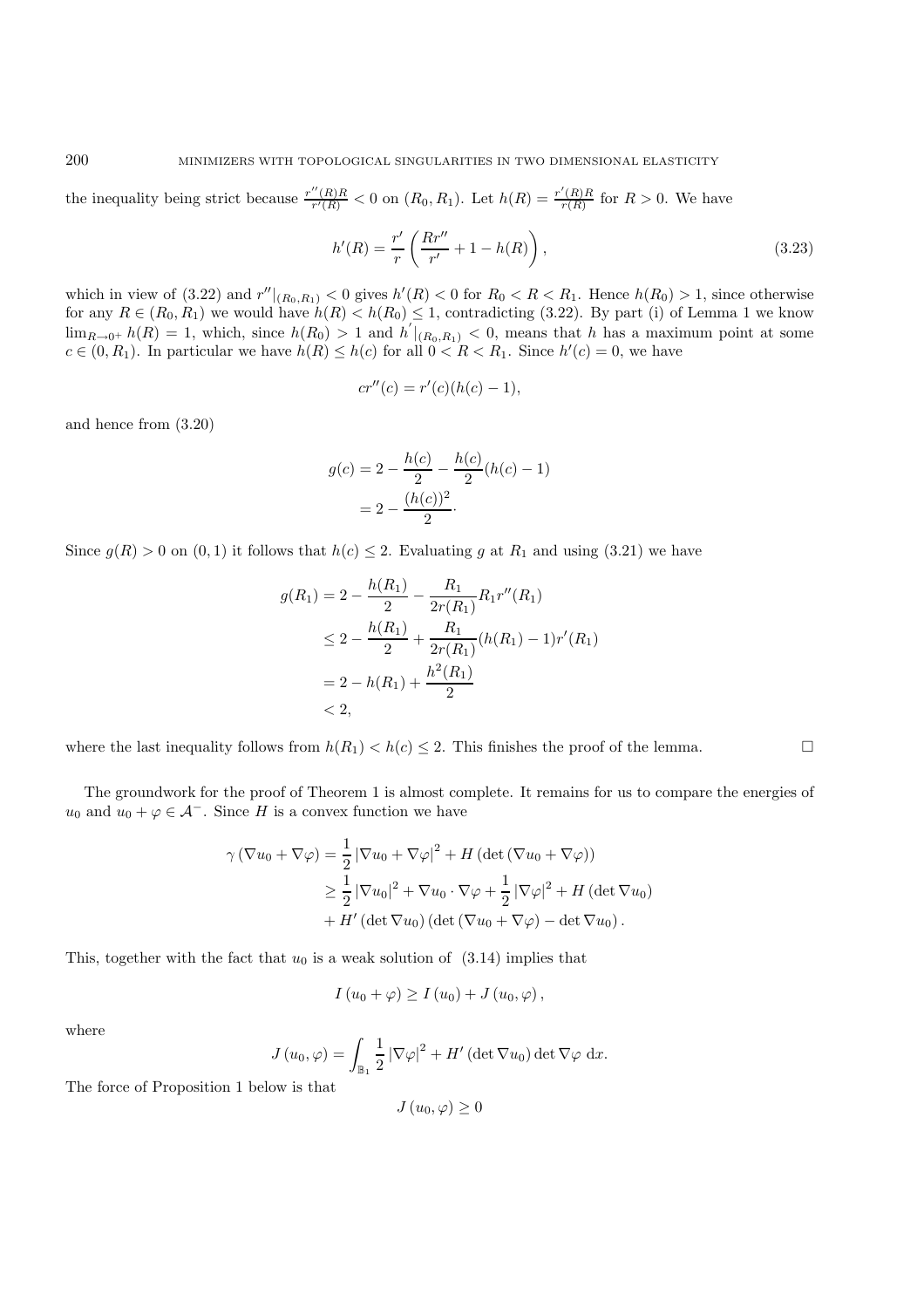if  $u_0 + \varphi \in \mathcal{A}^-$ . This is proved first for smooth  $\varphi$  and then by an approximation argument for any  $\varphi$  in  $W_0^{1,2}(\mathbb{B}_1,\mathbb{R}^2)$  such that  $u_0+\varphi\in\mathcal{A}^-$ . We shall see that  $J(u_0,\cdot)$  is continuous with respect to strong convergence in  $W_0^{1,2}(\mathbb{B}_1,\mathbb{R}^2)$  provided

$$
\int_{\mathbb{B}_1} H'(d(R)) \det \nabla \varphi_n(x) dx \to \int_{\mathbb{B}_1} H'(d(R)) \det \nabla \varphi(x) dx
$$

whenever  $\varphi_n \to \varphi$  in  $W_0^{1,2}(\mathbb{B}_1,\mathbb{R}^2)$ . This can be proved using the ideas of Coifman *et al.* [9].

- **Proposition 1.** *Let*  $u_0 + \varphi \in \mathcal{A}^-$ *. Then* 
	- (a)  $J(u_0, \varphi) \geq 0$  if  $\varphi \in C_0^{\infty}(\mathbb{B}_1, \mathbb{R}^2)$ , and
	- (b)  $J(u_0, \varphi_n) \to J(u_0, \varphi)$  *if*  $\varphi \in W_0^{1,2}(\mathbb{B}_1, \mathbb{R}^2)$  and the smooth maps  $\varphi_n \to \varphi$  strongly in  $W_0^{1,2}(\mathbb{B}_1, \mathbb{R}^2)$ .

*Proof.* (a) Let  $u_0 + \varphi \in \mathcal{A}^-$ , where  $\varphi$  is smooth and has compact support in  $\mathbb{B}_1$ . We express  $\varphi$  as

$$
\varphi=(\varphi_1,\varphi_2)\in W^{1,2}_0(\mathbb{B}_1,\mathbb{R}^2).
$$

Here

$$
\varphi_1(R,\theta) = a_0(R) + a_1(R)\cos\theta + b_1(R)\sin\theta + \sum_{n\geq 2}^{\infty} (a_n(R)\cos n\theta + b_n(R)\sin n\theta)
$$
  
=  $a_1(R)\cos\theta + b_1(R)\sin\theta + \eta_1(R,\theta),$   

$$
\varphi_2(R,\theta) = c_0(R) + c_1(R)\cos\theta + d_1(R)\sin\theta + \sum_{n\geq 2}^{\infty} (c_n(R)\cos n\theta + d_n(R)\sin n\theta)
$$
  
=  $c_1(R)\cos\theta + d_1(R)\sin\theta + \eta_2(R,\theta),$ 

and

$$
\int_0^1 H''(d(R))d'(R)(a_1(R)d_1(R) - c_1(R)b_1(R))\mathrm{d}R \le 0. \tag{3.24}
$$

For  $\varphi \in C_0^{\infty} (\mathbb{B}_1, \mathbb{R}^2)$  we can write  $J(u_0, \varphi)$  as

$$
J(u_0, \varphi) = \int_{\mathbb{B}_1} \frac{1}{2} |\nabla \varphi|^2 + H'(\det \nabla u_0) \det \nabla \varphi \, dx
$$
  
= 
$$
\int_{\mathbb{B}_1} \frac{1}{2} |\nabla \varphi|^2 + H'(\det \nabla u_0) \det \nabla \varphi \, dx,
$$

where

$$
\phi(R,\theta) = \varphi(R,\theta) - \frac{1}{2\pi} \int_0^{2\pi} \varphi(R,\theta) d\theta
$$
  
=  $(a_1(R)\cos\theta + b_1(R)\sin\theta + \eta_1(R,\theta), c_1(R)\cos\theta + d_1(R)\sin\theta + \eta_2(R,\theta)).$ 

Here we can replace  $\varphi$  in  $J(u_0, \varphi)$  with  $\phi$  because of the equality

$$
\int_{0}^{2\pi} \det \nabla \varphi (R, \theta) \, d\theta = \int_{0}^{2\pi} \det \nabla \phi (R, \theta) \, d\theta.
$$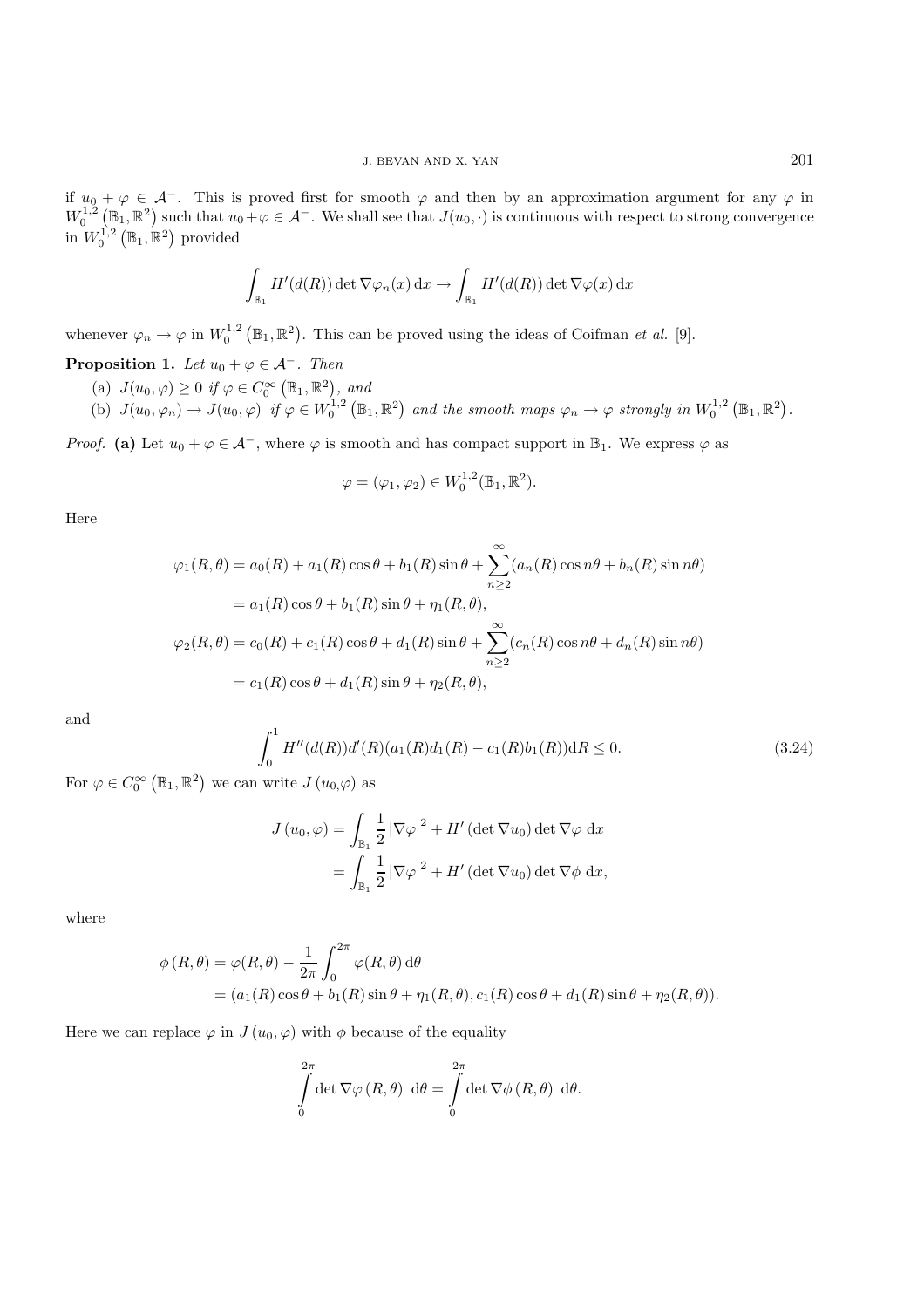Letting  $\eta = (\eta_1, \eta_2)$  we have in particular that

$$
\int_0^1 \int_0^{2\pi} \frac{\eta_i^2(R,\theta)}{R^2} R \, dR \, d\theta \le \frac{1}{4} \int_0^1 \int_0^{2\pi} \frac{\eta_{i\theta}^2(R,\theta)}{R^2} R \, dR \, d\theta < \infty \qquad i = 1, 2. \tag{3.25}
$$

Here the coefficient  $\frac{1}{4}$  in (3.25) comes from the fact that  $\eta_i$  has nonvanishing Fourier modes of order two at least. Therefore

$$
\int_{\mathbb{B}_{1}} H'(\det \nabla u_{0}) \det \nabla \phi \, dx = \int_{\mathbb{B}_{1}} H'(\det \nabla u_{0}) \operatorname{Det} \nabla \phi \, dx
$$
\n
$$
= \int_{\mathbb{B}_{1}} H'(\det \nabla u_{0}) \operatorname{div} (\phi_{1} \phi_{2x_{2}}, -\phi_{1} \phi_{2x_{1}}) \, dx
$$
\n
$$
= -\int_{\mathbb{B}_{1}} H''(d(R)) d'(R) (\phi_{1} \phi_{2x_{2}}, -\phi_{1} \phi_{2x_{1}}) \cdot \frac{x}{|x|} dx
$$
\n
$$
= -\int_{\mathbb{B}_{1}} \frac{H''(d(R)) d'(R) \phi_{1} \phi_{2\theta}}{R} dx
$$
\n
$$
= -\pi \int_{0}^{1} H''(d(R)) d'(R) (a_{1}d_{1} - c_{1}b_{1}) dR
$$
\n
$$
- \int_{\mathbb{B}_{1}} \frac{H''(d(R)) d'(R)}{R} \eta_{1} \eta_{2\theta} dx
$$
\n
$$
\geq - \int_{\mathbb{B}_{1}} \frac{H''(d(R)) d'(R)}{R} \eta_{1} \eta_{2\theta} dx
$$
\n
$$
= - \int_{\mathbb{B}_{1}} H''(d(R)) d'(R) (\eta_{1} \eta_{2x_{2}}, -\eta_{1} \eta_{2x_{1}}) \cdot \frac{x}{|x|} dx.
$$
\n(3.26)

Here we used integration by parts and the growth estimate of  $H'(d(R))$  near  $R=0$ , together with the fact that  $\phi \in C_0^{\infty}$ . In the last step we used the assumption (3.24).

By Lemmas 2 and 3,

$$
0 \le g(R) = RH''(d(R))d'(R) < 2 \text{ for } R \in (0,1). \tag{3.27}
$$

From  $(3.25)$ ,  $(3.26)$  and  $(3.27)$  we conclude that

$$
\int_{\mathbb{B}_{1}} H' \left( \det \nabla u_{0} \right) \det \nabla \phi \, dx \geq - \int_{\mathbb{B}_{1}} H'' \left( d(R) \right) d'(R) \left( \eta_{1} \eta_{2x_{2}}, -\eta_{1} \eta_{2x_{1}} \right) \cdot \frac{x}{|x|} dx
$$
\n
$$
\geq -2 \int_{\mathbb{B}_{1}} \left| \frac{\eta_{1}}{R} \right| \left| \frac{\eta_{2\theta}}{R} \right| dx
$$
\n
$$
\geq -2 \left( \int_{\mathbb{B}_{1}} \left| \frac{\eta_{1}}{R} \right|^{2} dx \right)^{\frac{1}{2}} \left( \int_{\mathbb{B}_{1}} \left| \frac{\eta_{2\theta}}{R} \right|^{2} dx \right)^{\frac{1}{2}}
$$
\n
$$
\geq -\frac{2}{2} \left( \int_{\mathbb{B}_{1}} \left| \frac{\eta_{1\theta}}{R} \right|^{2} dx \right)^{\frac{1}{2}} \left( \int_{\mathbb{B}_{1}} \left| \frac{\eta_{2\theta}}{R} \right|^{2} dx \right)^{\frac{1}{2}}
$$
\n
$$
\geq -\frac{1}{2} \int_{\mathbb{B}_{1}} \left| \frac{\eta_{\theta}}{R} \right|^{2} dx. \tag{3.28}
$$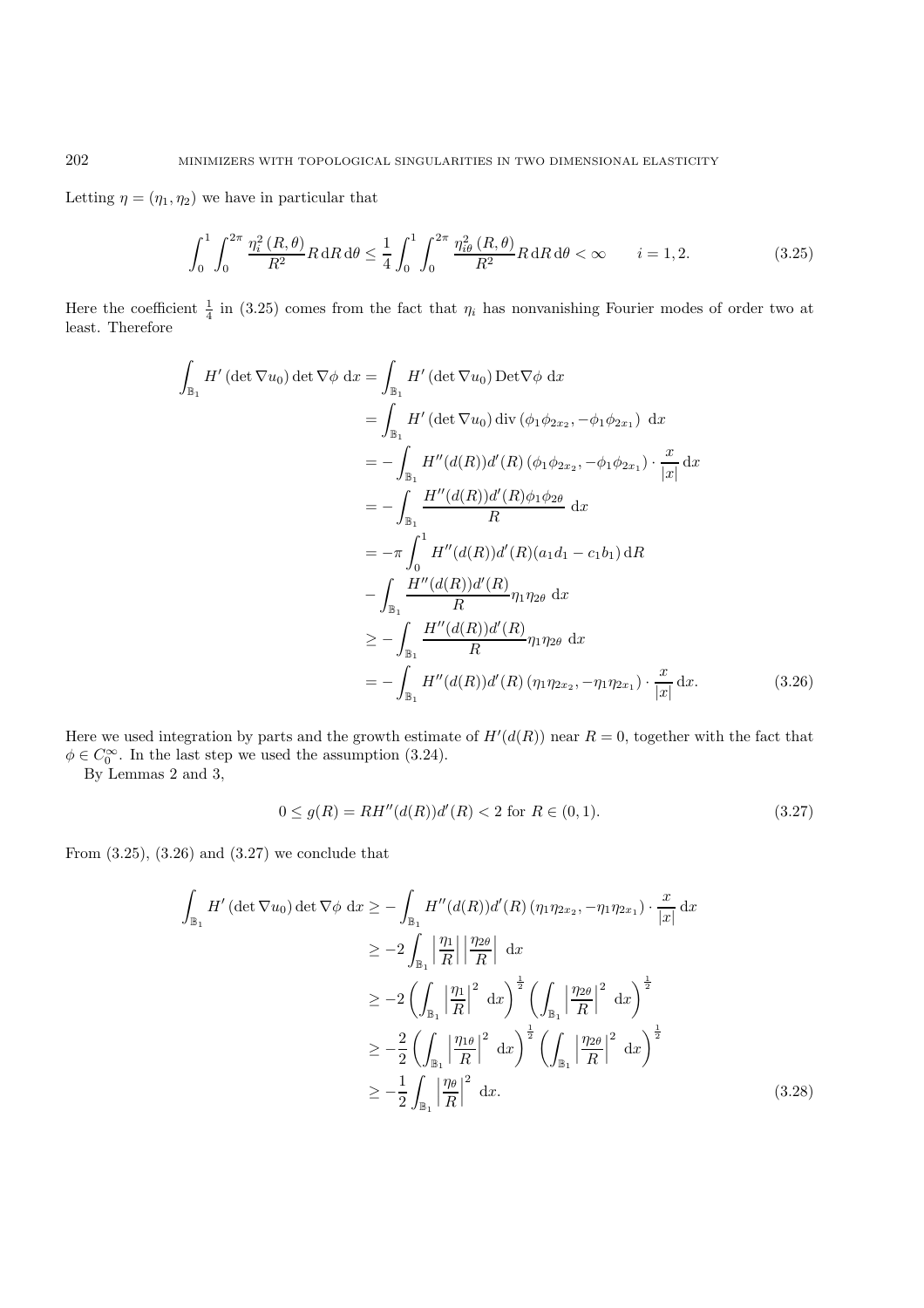Thus for  $\varphi \in C_0^{\infty}(\mathbb{B}_1,\mathbb{R}^2)$  satisfying (3.24) it follows that

$$
J(u_0,\varphi) = \int_{\mathbb{B}_1} \frac{1}{2} |\nabla \varphi|^2 + H' (\det \nabla u_0) \det \nabla \phi \, dx
$$
  
\n
$$
= \int_{\mathbb{B}_1} \frac{1}{2} |\nabla \varphi|^2 + H' (\det \nabla u_0) \left( (\phi_1 \phi_{2x_2})_{x_1} - (\phi_1 \phi_{2x_1})_{x_2} \right) \, dx
$$
  
\n
$$
= \int_{\mathbb{B}_1} \frac{1}{2} |\nabla \varphi|^2 - (\phi_1 \phi_{2x_2}, -\phi_1 \phi_{2x_1}) \cdot \frac{x}{|x|} H''(d(R)) d'(R) \, dx
$$
  
\n
$$
\geq \int_{\mathbb{B}_1} \frac{1}{2} |\nabla \varphi|^2 \, dx - \frac{1}{2} \int_{\mathbb{B}_1} \left| \frac{\eta \theta}{R} \right|^2 \, dx
$$
  
\n
$$
\geq \int_{\mathbb{B}_1} \frac{1}{2} |\varphi_R|^2 \, dx
$$
  
\n
$$
\geq 0,
$$
\n(3.29)

proving part (a) of the proposition.

**(b)** Observe that det  $\nabla \varphi(x) \in \mathcal{H}^1(\mathbb{B}_1)$  (see *e.g.* [9] or [12]) and  $H'(d(R)) \in BMO(\mathbb{B}_1)$  (to be proved later). Suppose that  $\varphi_n \in C_0^{\infty}(\mathbb{B}_1,\mathbb{R}^2)$  such that  $\varphi_n \to \varphi$  strongly in  $W_0^{1,2}(\mathbb{B}_1,\mathbb{R}^2)$ . In particular,  $\det \nabla \varphi_n(x) \to$ det  $\nabla \varphi(x)$  strongly in  $\mathcal{H}^1(\mathbb{B}_1)$  (see [9]). Therefore  $J(u_0, \varphi_n) \to J(u_0, \varphi)$  as  $n \to \infty$ . To finish the proof we show  $H'(d) \in BMO(\mathbb{B}_1)$ . Recall that  $d(R)$  is continuous on [0, 1] and positive away from the origin. Therefore  $H'(d)$ is bounded away from any fixed small disk around the origin. Fix  $\epsilon > 0$  small and choose  $\delta > 0$  such that

$$
\left(\frac{3}{2} - \epsilon\right) \ln R \le H'(d(R)) \le \left(\frac{3}{2} + \epsilon\right) \ln R
$$
  

$$
\left(\frac{3}{2} - \epsilon\right) \le RH''(d(R))d' \le \left(\frac{3}{2} + \epsilon\right) \qquad \text{for } 0 < R < \delta. \tag{3.30}
$$

We only need to show there exists a constant A such that

$$
\frac{1}{|B|} \int_{B} |h - h_B| \, \mathrm{d}x \le A \tag{3.31}
$$

for any disk B which has nonempty intersection with  $B_\delta(0)$ . The proof of (3.31) follows from Poincaré's inequality and the estimate  $\int_B |\nabla h| dx \le C\rho$  for any  $B(x_0, \rho)$ . The latter follows directly from (3.30).

**Remark 1.** The proof above shows that  $J(u_0, \varphi) \ge 0$  for all  $\varphi \in W_0^{1,2}(\mathbb{B}_1, \mathbb{R}^2)$  satisfying (3.24).

*Proof of Theorem* 1. It is clear from Proposition 1 that  $u_0$  is a global minimizer of I on  $\mathcal{A}^-$ . The uniqueness follows directly from the proof above. In fact, if

$$
I(u_0 + \varphi) = I(u_0),
$$

then from (3.29) we have

$$
\int_{\mathbb{B}_1} \frac{1}{2} |\varphi_R|^2 \, \mathrm{d}x = 0. \tag{3.32}
$$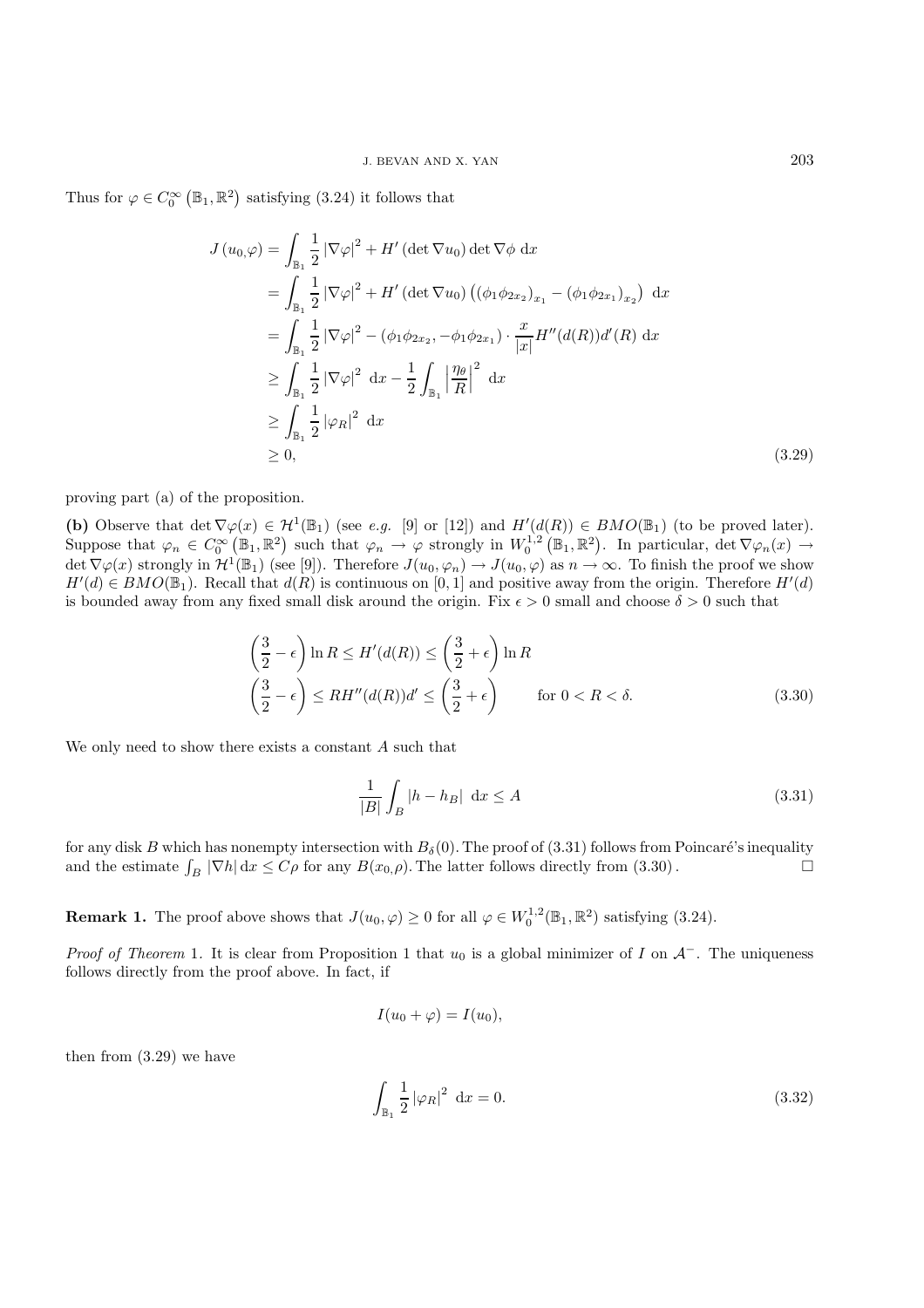For  $\varphi = (\varphi_1, \varphi_2)$  with

$$
\varphi_1(R,\theta) = a_0(R) + a_1(R)\cos\theta + b_1(R)\sin\theta + \sum_{n\geq 2}^{\infty} (a_n(R)\cos n\theta + b_n(R)\sin n\theta)
$$
  
=  $a_0(R) + a_1(R)\cos\theta + b_1(R)\sin\theta + \eta_1(R,\theta),$   

$$
\varphi_2(R,\theta) = c_0(R) + c_1(R)\cos\theta + d_1(R)\sin\theta + \sum_{n\geq 2}^{\infty} (c_n(R)\cos n\theta + d_n(R)\sin n\theta)
$$
  
=  $c_0(R) + c_1(R)\cos\theta + d_1(R)\sin\theta + \eta_2(R,\theta).$ 

Rewriting (3.32) we have

$$
\int_0^1 \left[ \left( a_0'(R) \right)^2 + \left( c_0'(R) \right)^2 \right] R dR + \int_0^1 \left[ \sum_{i \ge 1} \left( \left( a_i'(R) \right)^2 + \left( b_i'(R) \right)^2 + \left( c_i'(R) \right)^2 + \left( d_i'(R) \right)^2 \right) \right] R dR = 0
$$
\n(3.33)

Since  $\varphi \in W_0^{1,2}(\mathbb{B}_1, \mathbb{R}^2)$ , we have for  $R \in (0,1)$ 

$$
\int_{R}^{1} a_0^2(s) ds = \int_{R}^{1} \left( \int_{s}^{1} a'_0(t) dt \right)^2 ds
$$
  
\n
$$
\leq \int_{R}^{1} \left( \int_{s}^{1} (a'_0(t))^2 t dt \cdot \int_{s}^{1} \frac{1}{t} dt \right) ds
$$
  
\n= 0.

It then follows that  $a_0(R)=0$  *a.e.* in  $(0, 1)$ . Similar arguments show that  $c_0(R)=0$  for *a.e.*  $R \in (0, 1)$ , and when  $i \geq 1$ 

$$
a_i(R) = b_i(R) = c_i(R) = d_i(R) = 0
$$
 for a.e.  $R \in (0,1)$ .

A direct corollary of our theorem is the following:

**Corollary 1.** *The Bauman-Phillips-Owen map*  $u_0$  *is the unique solution in*  $A_s$  *of the equilibrium equations.* 

*Proof.* As we pointed out in the introduction, any weak solution u of the equilibrium equations in the class  $A_s$ shares the same properties as  $u_0$ . It then follows from the proof of Theorem 1 that u is a global minimizer of I in  $\mathcal{A}^-$ , and since the global minimizer is unique it must be that  $u = u_0$ . □

## 4. Final remarks

Below we state some open questions which are partly motivated by the work in this paper and partly by the review paper of Ball [4].

- (1) Is  $u_0$  stable with respect to small perturbations, and in particular those involving Fourier one modes in such a way as to violate  $(3.24)$ ? Is it a global minimizer in the full class  $\mathcal{A}_q$  defined in the introduction? Our result states that any mapping which lowers the energy must have Fourier one modes which violate condition (3.24). Some of our initial calculation (see the appendix) indicate that simple perturbations involving Fourier one modes violating (3.24) do not lower the energy.
- (2) How smooth can we expect a global minimizer u to be if  $u_0$  itself is not a global minimizer? Is the global minimizer unique?

We point out that the maximal smoothness for a global minimizer under our boundary constraint is  $C^1$ . In fact, Bauman *et al.* [8] showed that any  $C^{1,\alpha}$  solution to the equilibrium equation satisfies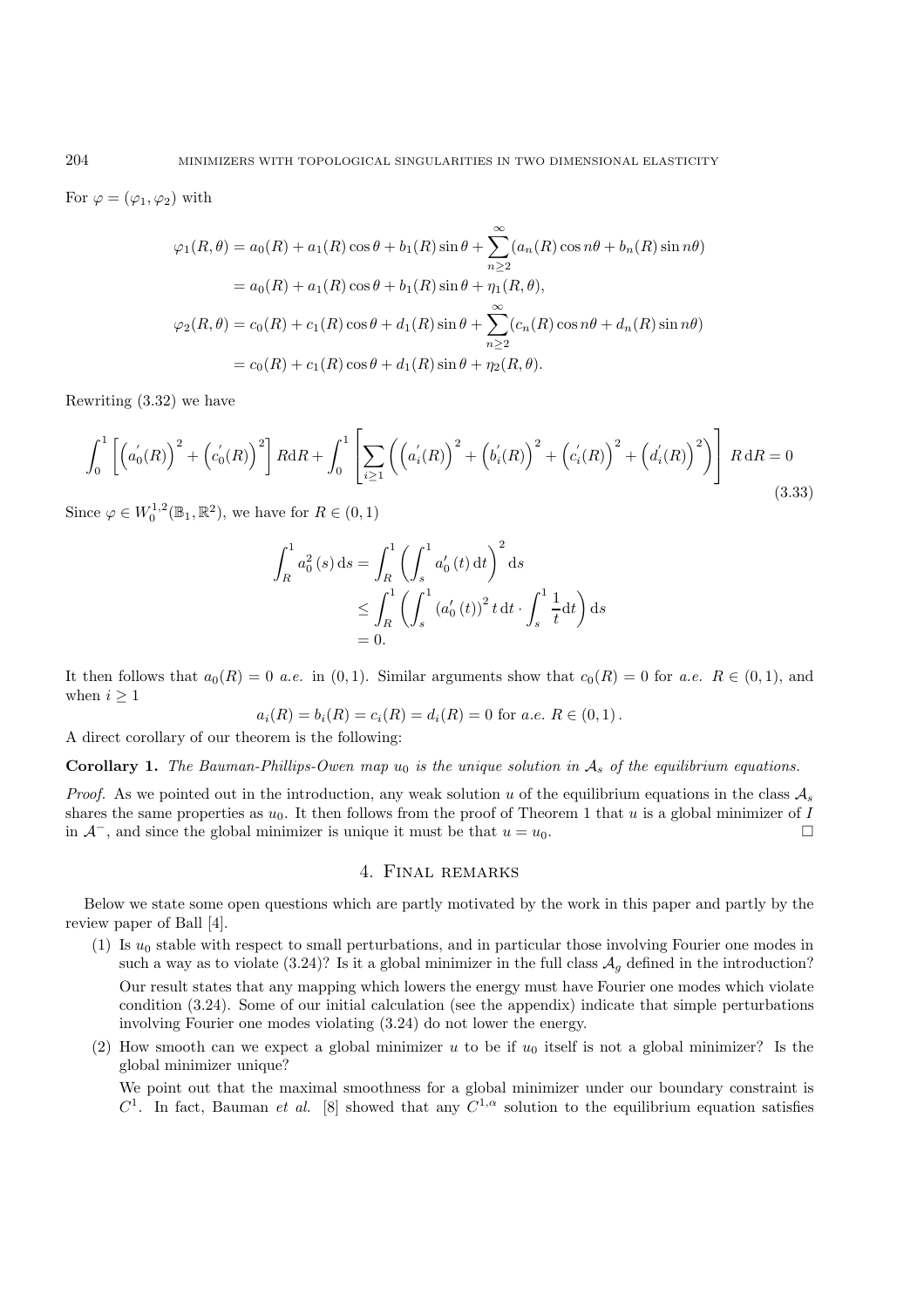$\det \nabla u > 0$  everywhere in the domain. This together with the fact that the map is two-to-one on the boundary immediately implies the following lemma (in discussion with J. Ball).

**Lemma 4.** *If* u *is a global minimizer in* A *with*  $u(1, \theta) = (\cos 2\theta, \sin 2\theta)$ *, then*  $u \notin C^{1,\beta}(\mathbb{B}_1, \mathbb{R}^2)$  *for any*  $\beta > 0$ *. Moreover, if* u *is*  $C^1$  *then* det  $\nabla u$  *vanishes in at least one point.* 

*Proof.* We claim that if u is  $C^1$  with the given boundary constraint then det  $\nabla u$  cannot be positive everywhere in  $\mathbb{B}_1$ . Otherwise, from degree theory, each point in  $\mathbb{B}_1$  has two preimages and so u is a local homeomorphism. In particular, by mapping each point to the other preimage, we can get a homeomorphism from  $\mathbb{B}_1$  to  $\mathbb{B}_1$  with no fixed point, which is impossible by Brouwer's fixed point theorem. Therefore we can not have det  $\nabla u(x) > 0$  in  $\mathbb{B}_1$ . On the other hand, a global minimizer u satisfies the equilibrium equation. If  $u \in C^{1,\beta}$  for some  $\beta > 0$ , by [7], we have det  $\nabla u(x) > 0$  on  $\mathbb{B}_1$ , a contradiction. Hence  $u \notin C^{1,\beta}(\mathbb{B}_1,\mathbb{R}^2)$  for any  $\beta > 0$ . If a global minimizer u is  $C^1$ , then finite energy forces det  $\nabla u \geq 0$  in  $\mathbb{B}_1$ . Since det  $\nabla u$  can not be positive everywhere, it vanishes in at least one point.  $\square$ 

(3) If the boundary constraint is a one-to-one smooth mapping, can we determine the regularity and uniqueness of a global minimizer or of a weak solution to (2.3) and (2.4)?

The Bauman-Owen-Phillips example indicates that invertibility has an effect on regularity, but the double-covering boundary condition is clearly unsatisfactory from a physical point of view. It would be more interesting to determine the maximal smoothness for almost one-to-one minimizers or weak solutions to (2.3) subject to a smooth one-to-one boundary conditions.

## 5. Appendix

Here we consider a special class C of perturbations  $u_0 + \varphi$  of the Bauman-Owen-Phillips map  $u_0$  with the property that

(A) there exist  $u_0 + \varphi \in \mathcal{C}$  such that  $J(u_0, \varphi) < 0$  (necessarily such  $\varphi$  violate (3.24));

(B) no  $u_0 + \varphi \in \mathcal{C}$  decreases the energy of the map  $u_0$ , and in particular  $I(u_0 + \varphi) > I(u_0)$  whenever  $\varphi \neq 0$ . Assertions A and B are proved in Appendices A and B respectively. We have made a specific choice of the map H for the calculations in Appendix B (see Prop.  $(2)$  below); Assertion A holds for any choice of H consistent with the hypotheses described in Section 2. As before, let  $d(R) = \det \nabla u_0$ .

#### **Appendix A**

Let  $\psi(R, \theta) = h(R)(-\sin \theta, \cos \theta)$ , where h is a 1-Lipschitz function to be chosen shortly, and consider

$$
J(u_0, \psi) = \int_{\mathbb{B}_1} \frac{1}{2} |\nabla \psi|^2 + H'(d) \det \nabla \psi \, dx
$$
  
=  $2\pi \int_0^1 \left[ \frac{1}{2} \left( \frac{h^2}{R^2} + {h'}^2 \right) + H'(d) \frac{hh'}{R} \right] R \, dR,$  (5.1)

which, if  $h(0) = h(1) = 0$ , gives

$$
\frac{1}{2\pi}J(u_0,\psi) = \frac{1}{2}\int_0^1 \left[\frac{h^2}{R^2} + {h'}^2 - H''(d)d'\frac{h^2}{R}\right] R dR.
$$

By part (ii) of Lemma 1 we can for any  $\epsilon > 0$  find  $\delta > 0$  such that

$$
\left|H''(d)d' - \frac{3}{2R}\right| < \frac{\epsilon}{R} \quad \text{for all } 0 < R < \delta. \tag{5.2}
$$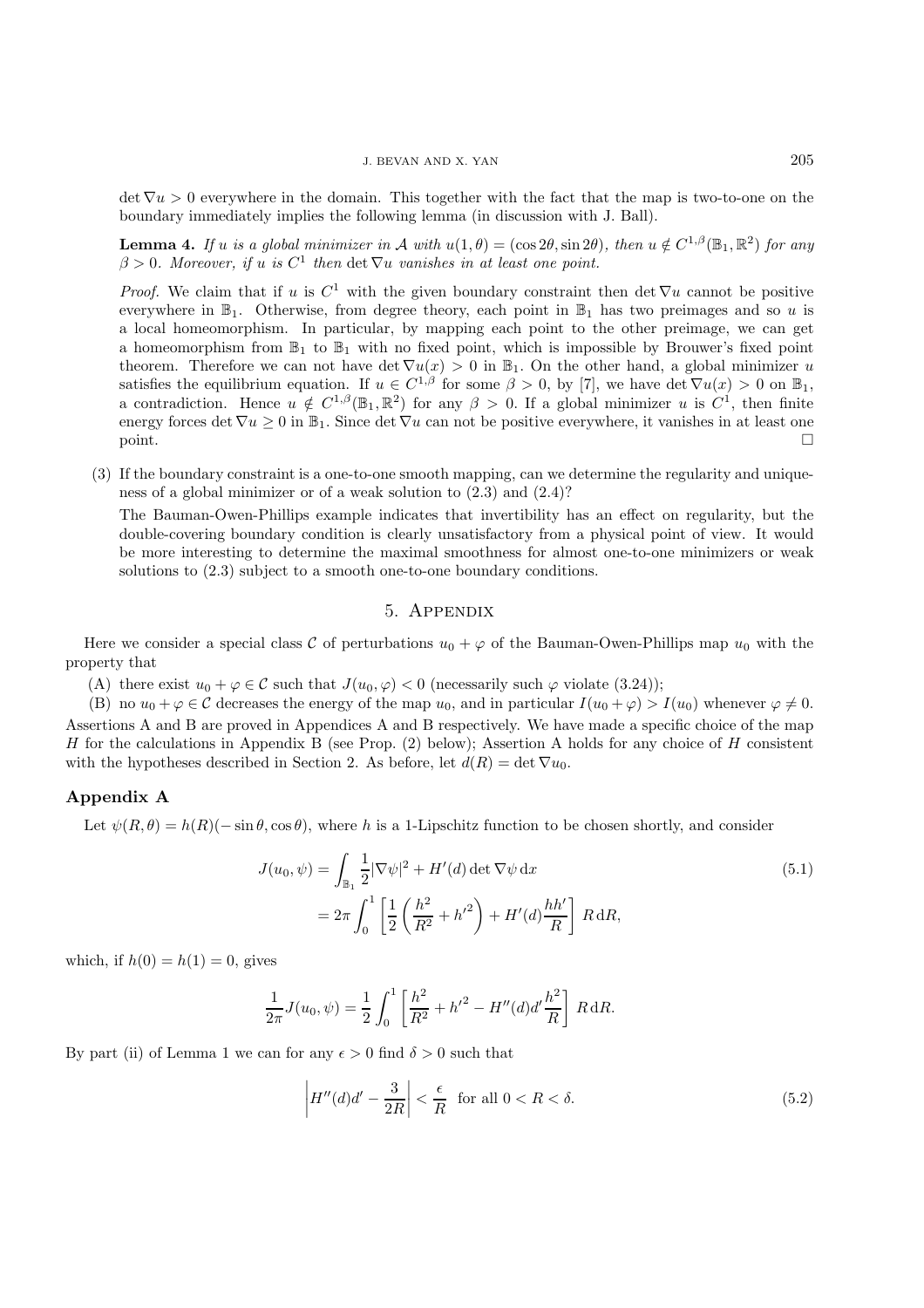Hence

$$
\frac{1}{\pi}J(u_0, \psi) \le \int_0^1 \left[ h'^2 - \left( \frac{1}{2} - \epsilon \right) \frac{h^2}{R^2} \right] R \, dR
$$
\n
$$
B = c^s \text{ and letting } f(s) = h(s^s) \text{ gives}
$$

which on making the substitution  $R = e^s$  and letting  $f(s) = h(e^s)$ , gives

$$
\frac{1}{2\pi}J(u_0,\psi) \le \int_{-\infty}^0 \left[f'^2 - \left(\frac{1}{2} - \epsilon\right)f^2\right] ds.
$$
\n(5.3)

With  $\delta$  fixed and for any given  $\lambda \geq 0$ , we choose f such that  $\int_{-\infty}^{0} f'^{2}(s) ds = 2$  while  $\int_{-\infty}^{0} f^{2}(s) ds \geq \lambda |\log \frac{\delta}{4}|$ ; for example, if  $a := \log \frac{\delta}{4}$  then one could take

$$
f(s) = \begin{cases} 1 + a - s & \text{if } a \le s \le a + 1 \\ 1 & \text{if } (\lambda + 1)a \le s \le a \\ s - ((\lambda + 1)a - 1) & \text{if } (\lambda + 1)a - 1 \le s \le (\lambda + 1)a \\ 0 & \text{otherwise,} \end{cases}
$$

the choice of a being such that supp $\psi \subset B(0,\delta)$  and hence such that (5.2) above holds. It follows from (5.3) that  $J(u_0, \psi) < 0$  for this choice of f. Notice also that from (5.1) we have that  $J(u_0, k\psi) = k^2 J(u_0, \psi)$  for any k. Since det  $\nabla u_0$  is continuous and strictly positive on the small annulus supp $\psi$  we can arrange that  $\det(\nabla u_0 + k\nabla \psi) > 0$  on  $\mathbb{B}_1$  for sufficiently small k; in particular  $u_0 + k\psi$  is an admissible variation with the property that  $J(u_0, k\psi) < 0$ .

#### **Appendix B**

Let

$$
\gamma(P) = \begin{cases} \frac{1}{2} |P|^2 + \frac{1}{\det P} & \det P > 0\\ +\infty & \text{otherwise.} \end{cases}
$$

The class C will consist of all perturbations  $v \in A_q$  of the form  $v = u_0 + \varphi$  where  $\varphi(R, \theta) = h(R)(\cos \theta, \sin \theta)$  or  $\varphi(R,\theta) = h(R)(-\sin\theta,\cos\theta)$ . We claim that such maps cannot lower the energy.

**Proposition 2.** Let  $H(s) = \frac{1}{s}$  if  $s > 0$  and  $H(s) = +\infty$  otherwise. Suppose that  $\det \nabla v > 0$  almost everywhere, *where*  $v = u_0 + \varphi$  *and*  $\varphi(R, \theta) = h(R)(\cos \theta, \sin \theta)$ *. Then if* 

$$
\int_{\mathbb{B}_1} H(\det \nabla v) - H(d(R)) \, \mathrm{d}x \ge \frac{1}{2} \int_{\mathbb{B}_1} H'(d(R)) \det \nabla \varphi \, \mathrm{d}x,\tag{5.4}
$$

*holds we have*

$$
I(u_0 + \varphi) \ge I(u_0).
$$

*Proof.* An easy calculation using (5.4) and the fact that  $\int_0^{2\pi} \nabla u_0 \cdot \nabla \varphi \, d\theta = 0$  shows that

$$
I(u_0 + \varphi) - I(u_0) \ge \frac{1}{2} \int_{\mathbb{B}_1} \left( |\nabla \varphi|^2 + H'(d(R)) \det \nabla \varphi \right) dx.
$$
 (5.5)

(5.5) shows that, owing to the special form of the perturbation, the difference in energies is bounded below by a different functional to J: the subtle difference is the position of the factor  $\frac{1}{2}$ , and this, by the analysis leading to (3.28) leads to the inequality

$$
I(u_0 + \varphi) - I(u_0) \ge \frac{1}{2} \int_{\mathbb{B}_1} |\varphi_R|^2 dx,
$$
 proving the proposition.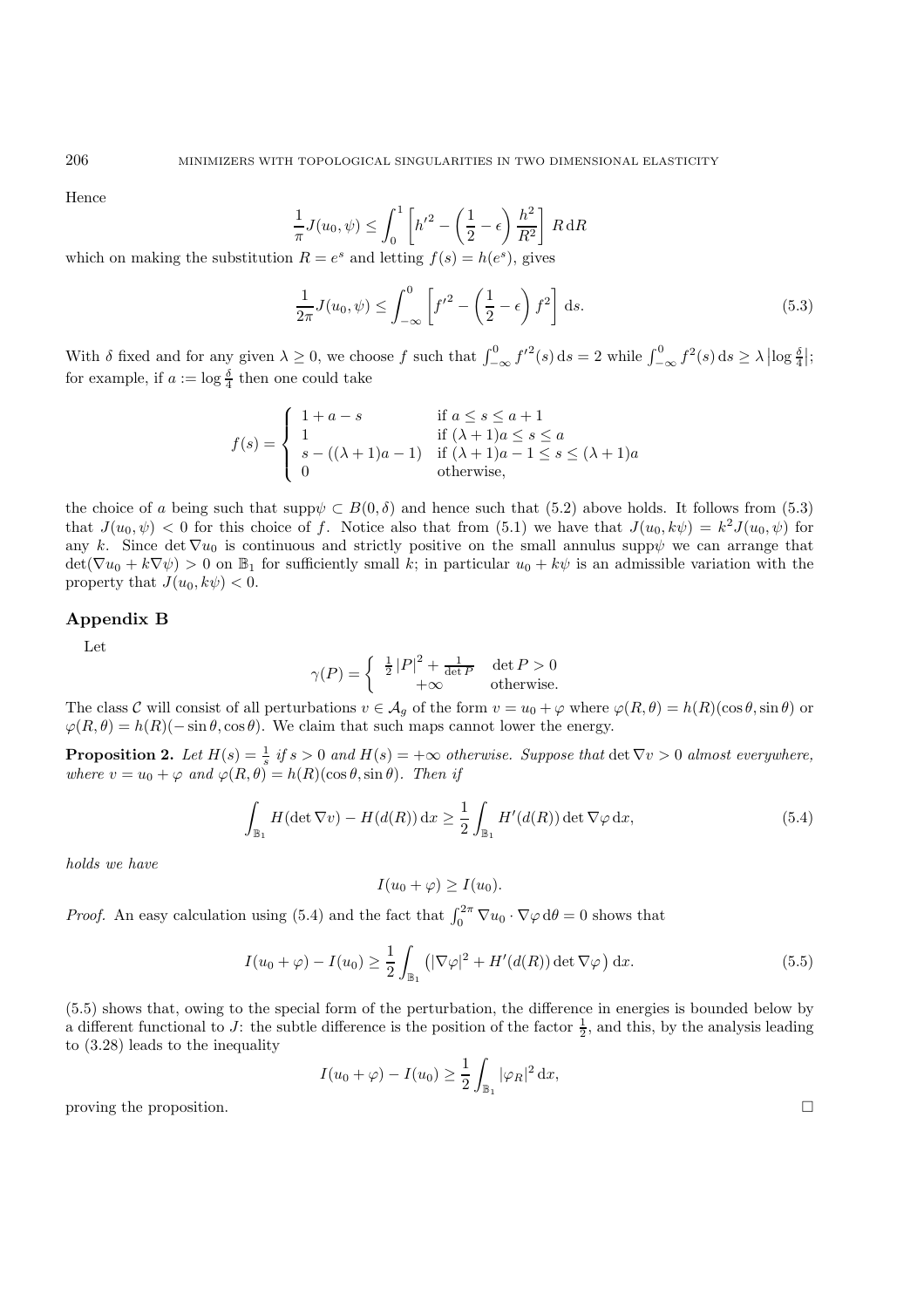In order to show that (5.4) holds it is clearly sufficient to show

$$
\int_0^{2\pi} \frac{1}{\det \nabla v} - \frac{1}{\det \nabla u_0} d\theta \ge -\frac{1}{2} \int_0^{2\pi} \frac{\det \nabla (v - u_0)}{\det^2 \nabla u_0} d\theta,
$$
\n(5.6)

since  $(5.4)$  then follows by integration in R. In the following we write

$$
\det(\nabla u_0 + \nabla \varphi) = \frac{2rr'}{R} + \frac{hh'(R)}{R} + \left(\frac{r'h}{R} + \frac{2rh'}{R}\right)\sin\theta
$$

$$
= d + f + g\sin\theta.
$$

To prove  $(5.6)$  we consider several cases based on the range of  $f(R)$ . Unless stated otherwise, all integrations are with respect to  $\theta$ .

**Case (i)**:  $f(R) < 0$  or  $f(R) \ge d(R)$ .

By Jensen's inequality we have

$$
\int_0^{2\pi} \frac{1}{\det(\nabla u + \nabla \varphi)} \ge \frac{(2\pi)^2}{\int_0^{2\pi} \det(\nabla u + \nabla \varphi)}
$$
  
= 
$$
\int_0^{2\pi} \frac{1}{d+f}
$$
  
= 
$$
\int_0^{2\pi} \frac{1}{d} - \int_0^{2\pi} \frac{f}{d(d+f)}
$$
  

$$
\ge \int_0^{2\pi} \frac{1}{d} - \frac{1}{2} \int_0^{2\pi} \frac{f}{d^2},
$$

which is  $(5.6)$ . **Case (ii)**:  $0 < f(R) < d(R)$ .

$$
I(R) := \int_0^{2\pi} \frac{1}{\det(\nabla u + \nabla \varphi)} - \int_0^{2\pi} \frac{1}{\det \nabla u} + \frac{1}{2} \int_0^{2\pi} \frac{\det \nabla \varphi}{\det^2 \nabla u}
$$

$$
= \int_0^{2\pi} \frac{1}{d + f + g \sin \theta} d\theta - 2\pi \frac{2d - f}{2d^2}
$$

and

$$
\int_0^{2\pi} \frac{1}{d+f+g\sin\theta} \,\mathrm{d}\theta = \frac{2\pi}{\sqrt{\left(d+f\right)^2 - g^2}}
$$

by elementary computation. The integrals  $\int_0^{2\pi} \frac{1}{d+f\pm g\sin\theta} d\theta$  are well-defined for almost every  $R \in (0,1)$  because det  $\nabla v > 0$  *a.e.* by assumption. Since

$$
\frac{2\pi}{\sqrt{\left(d+f\right)^2-g^2}} \ge \frac{2\pi}{d-f},
$$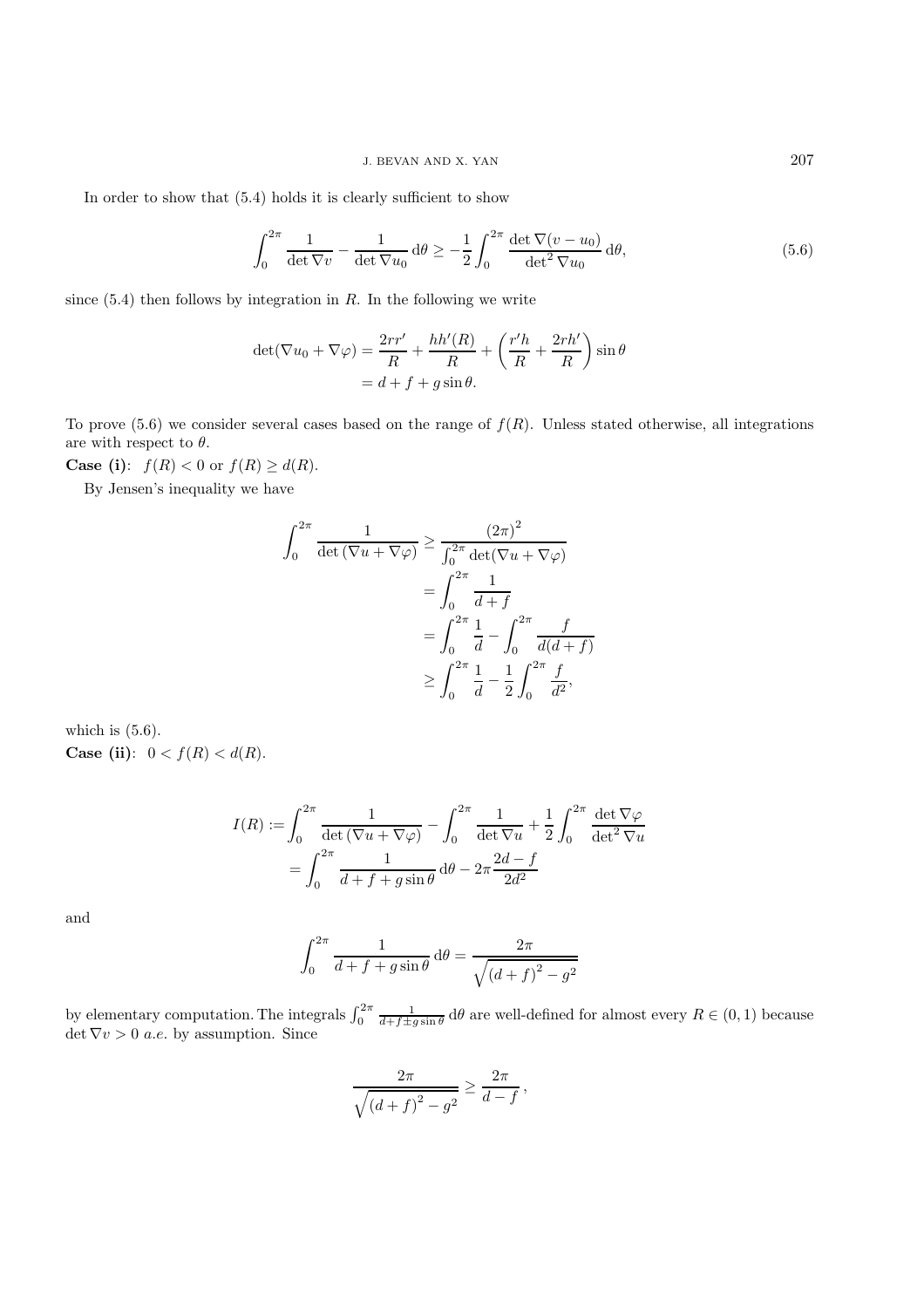the inequality follows from

$$
g^{2} = \left(\frac{r'h}{R} + \frac{2rh'}{R}\right)^{2}
$$

$$
\geq 4 \cdot 2\frac{rr'}{R}\frac{hh'}{R}
$$

$$
= 4df.
$$

Therefore

$$
I(R) \geqslant 2\pi \cdot \left(\frac{1}{d-f} - \frac{2d-f}{2d^2}\right)
$$
  
= 
$$
2\pi \cdot \frac{2d^2 - (d-f)(2d-f)}{(d-f) d^2}
$$
  

$$
\geq 0.
$$

A similar analysis holds for  $\varphi(R,\theta) = h(R)(\sin \theta, \cos \theta)$ . The cases  $\varphi(R,\theta) = h(R)(-\sin \theta, \cos \theta)$  and  $\varphi(R,\theta) = h(R)(\sin \theta, \cos \theta)$ .  $h(R)(-\cos\theta,\sin\theta)$  then follow automatically. We also note that the argument above easily extends to comparison functions of the form

$$
v(R, \theta) = u_0(R, \theta) + h(R)(\cos(\theta + \theta_0(R)), \sin(\theta + \theta_0(R)))
$$

for any  $\theta_0(R)$ . In fact, we have

$$
\det \nabla v = \frac{2rr'}{R} + \frac{hh'}{R} + g\sin\left(\theta + \varphi_0\left(R\right)\right) \tag{5.7}
$$

with

$$
g^{2}(R) = \frac{(2rh' + r'h)^{2} + (2rh\theta_{0}')^{2}}{R^{2}} \ge 4df.
$$
\n(5.8)

From (5.7) and (5.8) we can easily repeat the proof above and conclude that (5.4) holds for such comparison functions. In particular this implies that functions of the form

$$
v(R, \theta) = u_0(R, \theta) + (a(R)\cos\theta - b(R)\sin\theta, b(R)\cos\theta + a(R)\sin\theta)
$$

cannot lower the energy.

#### **REFERENCES**

- [1] E. Acerbi and N. Fusco, Semicontinuity problems in the calculus of variations. *Arch. Rational Mech. Anal.* **86** (1984) 125–145.
- [2] J.M. Ball, Convexity conditions and existence theorems in nonlinear elasticity. *Arch. Rational Mech. Anal.* **63** (1977) 337–403.
- [3] J.M. Ball, Discontinuous equilibrium solutions and cavitation in nonlinear elasticity. *Phil. Trans. Roy. Soc. London A* **306** (1982) 557–611.
- [4] J.M. Ball, Some open questions in elasticity. *Geometry, mechanics, and dynamics.* Springer, New York (2002) 3–59.
- [5] J.M. Ball, J. Currie and P. Olver, Null Lagrangians, weak continuity and variational problems of arbitrary order. *J. Func. Anal.* **41** (1981) 135–174.
- [6] J.M. Ball and F. Murat, *W*1*,p*-quasiconvexity and variational problems for multiple integrals. *J. Funct. Anal.* **58** (1984) 225–253.
- [7] P. Bauman, N. Owen and D. Phillips, Maximum Principles and *a priori* estimates for a class of problems in nonlinear elasticity. *Ann. Inst. H. Poincar´e Anal. non Lin´eaire* **8** (1991) 119–157.
- [8] P. Bauman, N. Owen and D. Phillips, Maximal smoothness of solutions to certain Euler-Lagrange equations from noninear elasticity. *Proc. Roy. Soc. Edinburgh* **119A** (1991) 241–263.